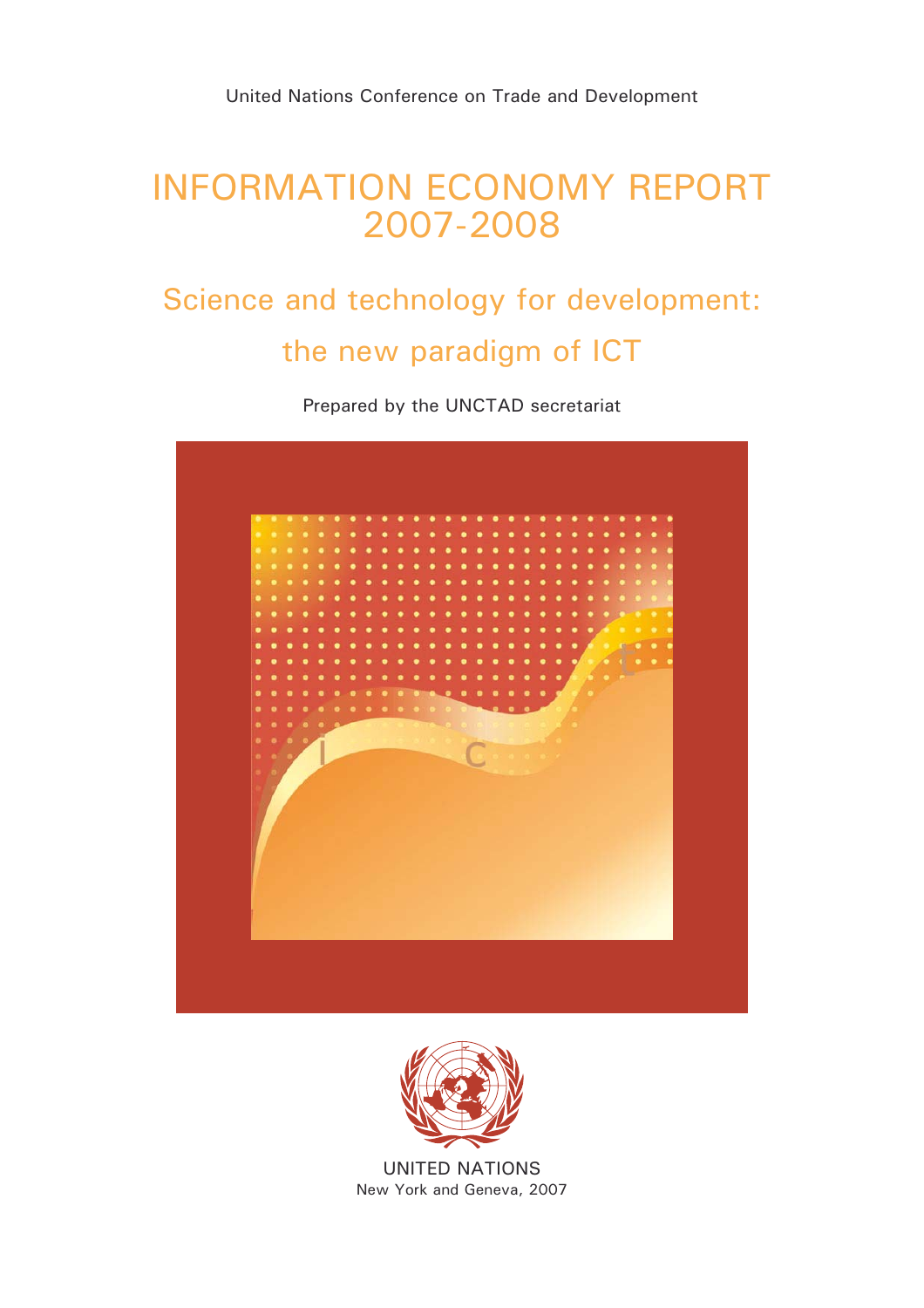# **Chapter 8**

# **HARMONIZING CYBER LEGISLATION AT THE REGIONAL LEVEL: THE CASE OF ASEAN**

# **A. Introduction**

An increasing number of developing countries are adapting their legislation to e-commerce to remove barriers to online services and provide legal certainty to business and citizens. The adoption of cyberlaws is an essential step to widen market access to small and medium-sized enterprises (SMEs) at the regional and the international level. Issues such as security, privacy, consumer protection and intellectual property rights need to be addressed in a digital economy.

The impact of the introduction of legislation on the expansion of e-commerce activities is reported by countries to be positive, leading to increased ICTrelated business opportunities and foreign direct investment, according to a survey on e-commerce legislation in developing countries carried out by UNCTAD in 2007.<sup>1</sup> The survey revealed that 93 per cent of the 32 responding countries have prepared or are in the process of adapting it in order to benefit from market opportunities arising from ICT and the economic growth and development opportunities that accompany them. A majority of responding countries chose to consider the United Nations Commission on International Trade Law (UNCITRAL) model laws when they revised their legislation. This shows the importance of international harmonization in view of the need for uniformity of the law applicable in the information economy and the development of harmonious international economic relations at the regional and global levels.

Developing countries within their region and subregion are also considering the development of a basic harmonized legal framework for e-commerce to make their region competitive and help boost e-business and economic growth. The harmonization of e-commerce legal frameworks is expected to lead to larger internal and external consumer and business markets by facilitating cross-border e-commerce.

Regional initiatives for the harmonization of cyberlaws are developing and are facing challenges, including the different legal, social and economic systems of countries in a particular region. Other barriers include the lack of human resources, the lack of public awareness about the scope and application of the law and its benefits, and the legal security of e-business through the legislation adopted. More broadly, countries reported consumers' lack of trust in the security of e-commerce transactions and privacy protection, the difficulty in setting up the technical infrastructure, and the need to accompany legal reform by a broader national reform of the information economy in order to seize the benefits of e-commerce.

The Association of Southeast Asian Nations (ASEAN)<sup>2</sup> is the first regional organization in the developing world to adopt a harmonized e-commerce legal framework consistent across jurisdictions. By the end of 2008, all ASEAN member countries will have enacted consistent national e-commerce legislation. This chapter presents a case study of the Harmonization of E-Commerce Legal Infrastructure in ASEAN Project–a major fouryear project to help the ten ASEAN member countries develop and implement a harmonized e-commerce legal infrastructure.<sup>3</sup>

The experience of the ASEAN member countries in the E-Commerce Project may be helpful for other regional associations in the developing world that are currently considering the harmonization of e-commerce legal infrastructure. This is the case, for instance, of the East African Community and the Latin American Integration Association (ALADI) member countries, which receive technical assistance from the United Nations Conference on Trade and Development (UNCTAD) to help design e-commerce legislation at the national and regional levels,<sup>4</sup> as well as other regional organizations in Africa, Asia and the Pacific.

The ASEAN experience might also prove useful for developing countries that are formulating their own e-commerce legislation, and developing a comprehen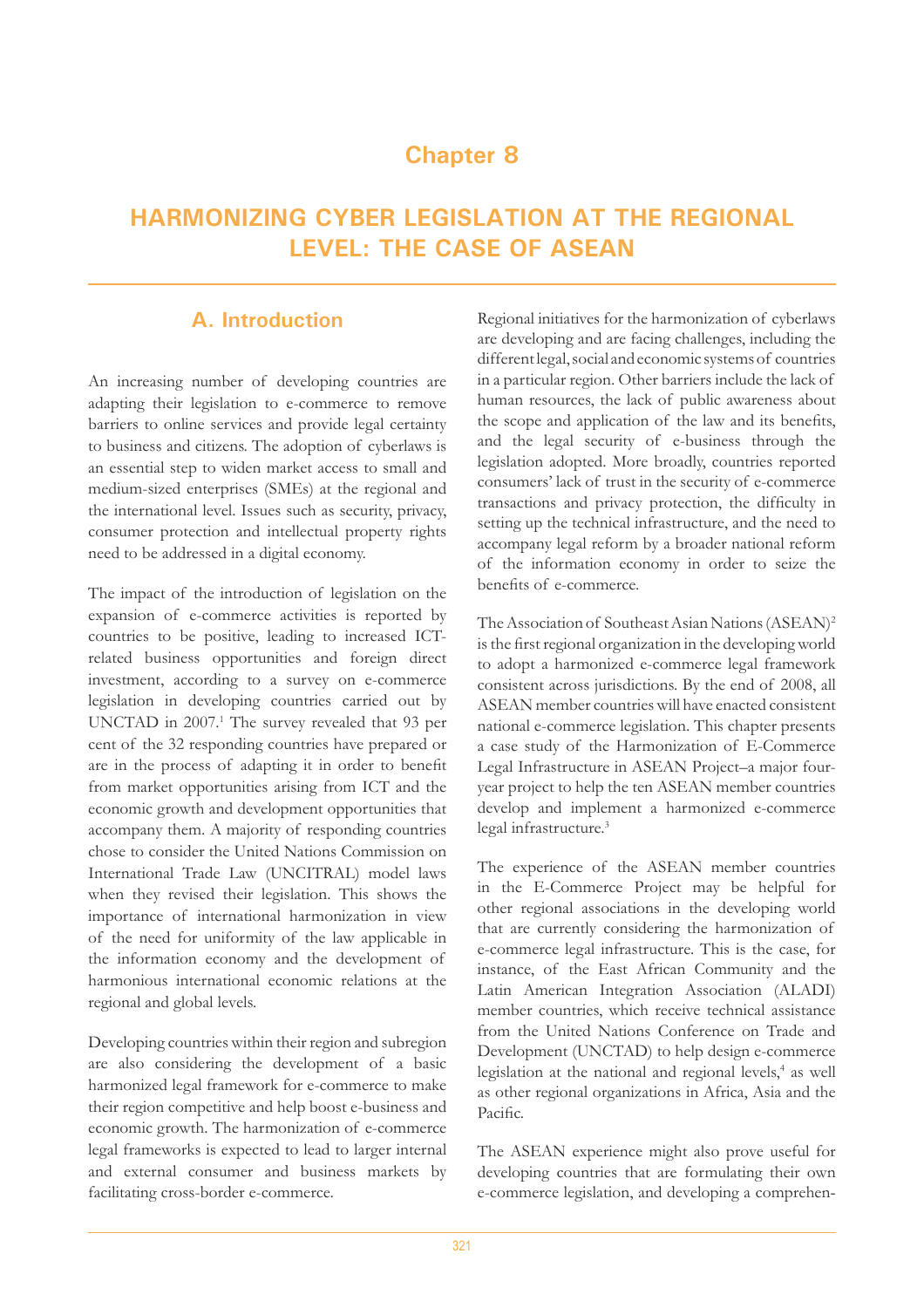sive legal infrastructure, including regulations, standards, training and education.

The adaptation of legal frameworks to e-commerce is a key step among ICT-related policy measures that Governments should take in order to foster the use of ICTs and development of e-commerce. In previous editions of the *E-commerce and Development Report* and the *Information Economy Report*, UNCTAD focused on specific e-commerce legal issues, for which references are provided in this chapter, and more generally on ICT strategies to help them take full advantage of ICT for development. In this edition, the chapter aims to provide guidance for developing countries and regions when they start developing their e-commerce legal framework.

On the basis of the ASEAN case, the chapter will set out the modalities for the implementation of law reform, as well as possible options and potential challenges awaiting countries in the development of a common regional and national e-commerce legal framework. Such challenges include different e-readiness levels and the development stage of e-commerce legislation, which can vary from one country to another.

The chapter is divided into four sections. Section A provides background information on the e-ASEAN initiative and E-Commerce Project. Section B presents the challenges of regional and domestic implementation of e-commerce legal infrastructure and addresses cyberlaw coverage in ASEAN member countries. Section C presents the lessons learned visà-vis regional harmonization of e-commerce legal infrastructure, as well as at the national level. Section D proposes policy recommendations to help regional organizations and developing countries prepare their legal framework.

### **1. Background**

ASEAN was created in 1967 to promote regional cooperation among its member States with the objective of (a) accelerating economic growth, social progress and cultural development, and (b) to promoting peace and stability in the region. It currently has 10 member countries: Brunei Darussalam, Cambodia, Indonesia, the Lao People's Democratic Republic, Malaysia, Myanmar, the Philippines, Singapore, Thailand and Viet Nam.

With the advent of ICTs, ASEAN member countries endorsed the e-ASEAN initiative in 1999 as a result of the ASEAN Vision 2020, defined two years earlier and aimed, with regard to economic development, at creating a stable, prosperous and highly competitive ASEAN Economic Community in which there is a free flow of goods, services and investment, a freer flow of capital, equitable economic development and reduced poverty and socio-economic disparities in 2020 (the target date for establishing the ASEAN Economic Community has since been brought forward to 2015). The purpose of the e-ASEAN initiative is to complement national ICT strategies, and promote economic growth and competitiveness for better integration of ASEAN member countries into the global information economy. The e-ASEAN initiative sets out an action plan focusing on physical, legal, logistical, social and economic infrastructure to embrace the development and use of ICTs.

In 2000, the ASEAN member countries entered into the e-ASEAN Framework Agreement to facilitate the establishment of the ASEAN Information Infrastructure – the hardware and software systems needed to access, process and share information – and to promote the growth of electronic commerce in the region. The framework comprises five main elements: information infrastructure, e-society, e-government, a common marketplace for ASEAN ICT goods and services, and the creation of an e-commerce friendly environment. This chapter will focus on the implementation of the E-Commerce Project.

The e-ASEAN Framework Agreement is to be implemented by a series of measures set out in the Roadmap for Integration of e-ASEAN Sector (the e-ASEAN Roadmap).<sup>5</sup> The E-Commerce Project has been assisting ASEAN in meeting two key targets in the Roadmap:

- Measure 78: Enact domestic legislation to provide legal recognition of electronic transactions (i.e. cyberlaws) based on common reference frameworks (deadline: 31 December 2008);  $\bullet$
- Measure 79: Facilitate cross-border electronic transactions and the use of digital signatures (deadline: 31 December 2009).  $\bullet$

These targets and deadlines were confirmed by the ASEAN economics ministers in Cebu, Philippines, in December 2006.

The coordinating body for this work in ASEAN is the ASEAN E-Commerce and ICT Trade Facilitation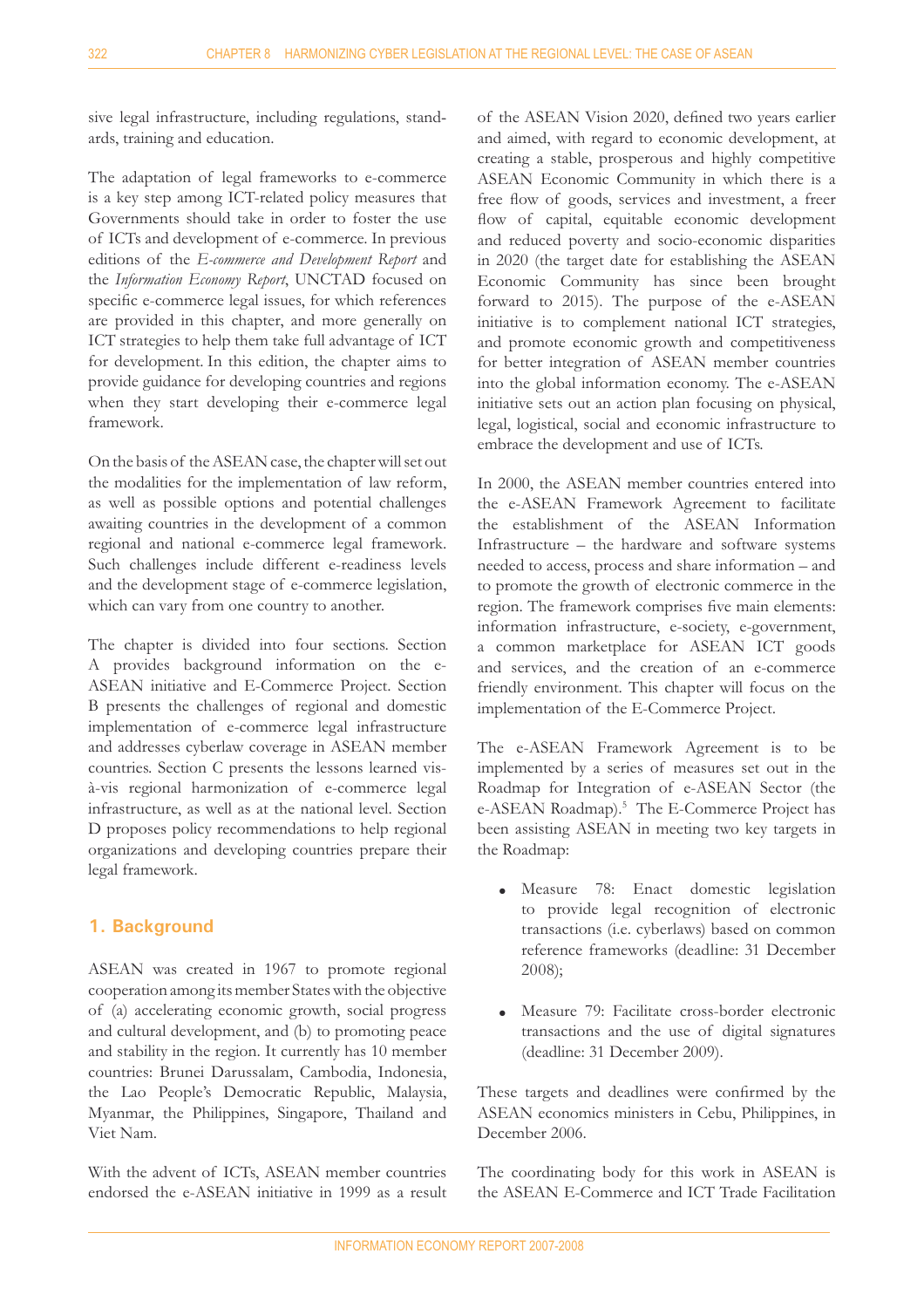Working Group, a group that reports to ASEAN TELSOM (Telecommunications and ICT Senior Officials Meeting), which in turn reports to TELMIN (Telecommunications and ICT Ministers). The Working Group's agenda covers most aspects of ecommerce. Other relevant Working Groups include those on e-society and ICT Capacity Building, universal access, digital divide and e-government, and ASEAN information infrastructure.

#### **2. E-commerce project goals**

The overall goal of the e-commerce project is to assist ASEAN to integrate into one market for goods, services and investment. The e-commerce project has had three phases.

The focus of Phase 1 was the harmonization of e-commerce legal infrastructure. This phase was conducted between 2004 and 2005, and included the establishment of a broad, high-level harmonized legal, regulatory and institutional infrastructure for e-commerce. Phase 2, which was conducted in 2006, examined the potential establishment of a harmonized legal, regulatory and institutional infrastructure for electronic contracting and online dispute resolution (ODR). Phase 3, which was conducted in 2007, examined the possible establishment of a harmonized legal, regulatory and institutional infrastructure for the mutual recognition of digital signatures, so as to facilitate cross-border trade.

Each project phase built on the achievements of previous phases and the outputs of each phase became more detailed and technical in nature as the overall project progressed.

#### **3. Harmonization structure**

Harmonization projects are designed to align individual member country laws in order to remove unwanted gaps, overlaps and duplication.<sup>6</sup> E-commerce harmonization projects aim to increase legal certainty for parties engaged with more than one member country – for example, multinational businesses that are attempting to expand their business in a new region. Harmonization projects usually fall into one of two categories – soft harmonization (based on training and capacity-building) and hard harmonization (based on model or uniform laws). Most e-commerce legal harmonization projects are soft harmonization projects, in that there is no intention or requirement

for countries to adopt the same (or even model) laws and regulatory systems. All that is undertaken are training and capacity development activities, aimed at ensuring a common (or harmonized) understanding of e-commerce legal requirements.

Examples of soft harmonization projects include ecommerce law harmonization projects in**:**

- The United Nations Economic and Social Commission for Asia and the Pacific (UNESCAP), which has 62 member countries.7 They are undertaking a soft harmonization project called the Technical Assistance Project on Harmonized Development of Legal and Regulatory Systems for E-commerce in Asia and the Pacific: Current Challenges and Capacity Building Needs.8  $\bullet$
- The South Asian Association for Regional Cooperation  $(SAARC)^9$  comprising eight member countries, which is undertaking a soft harmonization project called Harmonization of E-Commerce Laws and Regulatory Systems in South Asia.<sup>10</sup>  $\bullet$
- The Pacific Islands Forum (PIF), $11$  which has 16 member countries. They have developed a Cyberlaws Strategy (part of the Pacific Plan for strengthening regional cooperation and integration<sup>12</sup>). It is designed to include the harmonization of e-commerce laws as one of its goals. Overall, the strategy is based on soft harmonization, although some specific cyber laws (e.g. spam legislation) may be based on sample laws and subject to hard harmonization.  $\bullet$

There are some benefits to the soft harmonization approach. One of them is the considerable potential for integration and coordination with other regional capacity-building activities, resulting in low costs and useful collaboration with regional neighbours. In addition, some assistance is already available in the form of training materials and kits on e-commerce laws. For example, UNCITRAL is developing training materials regarding the United Nations Convention on the Use of Electronic Communications in International Contracts 2005. Third, in theory, consistency in training should deliver reasonable consistency in outputs, including the laws, regulations and other aspects of e-commerce legal infrastructure. However, in practice, consistency in training has not always delivered consistency in outputs. The UNCITRAL model laws, for example, have been implemented very differently in numerous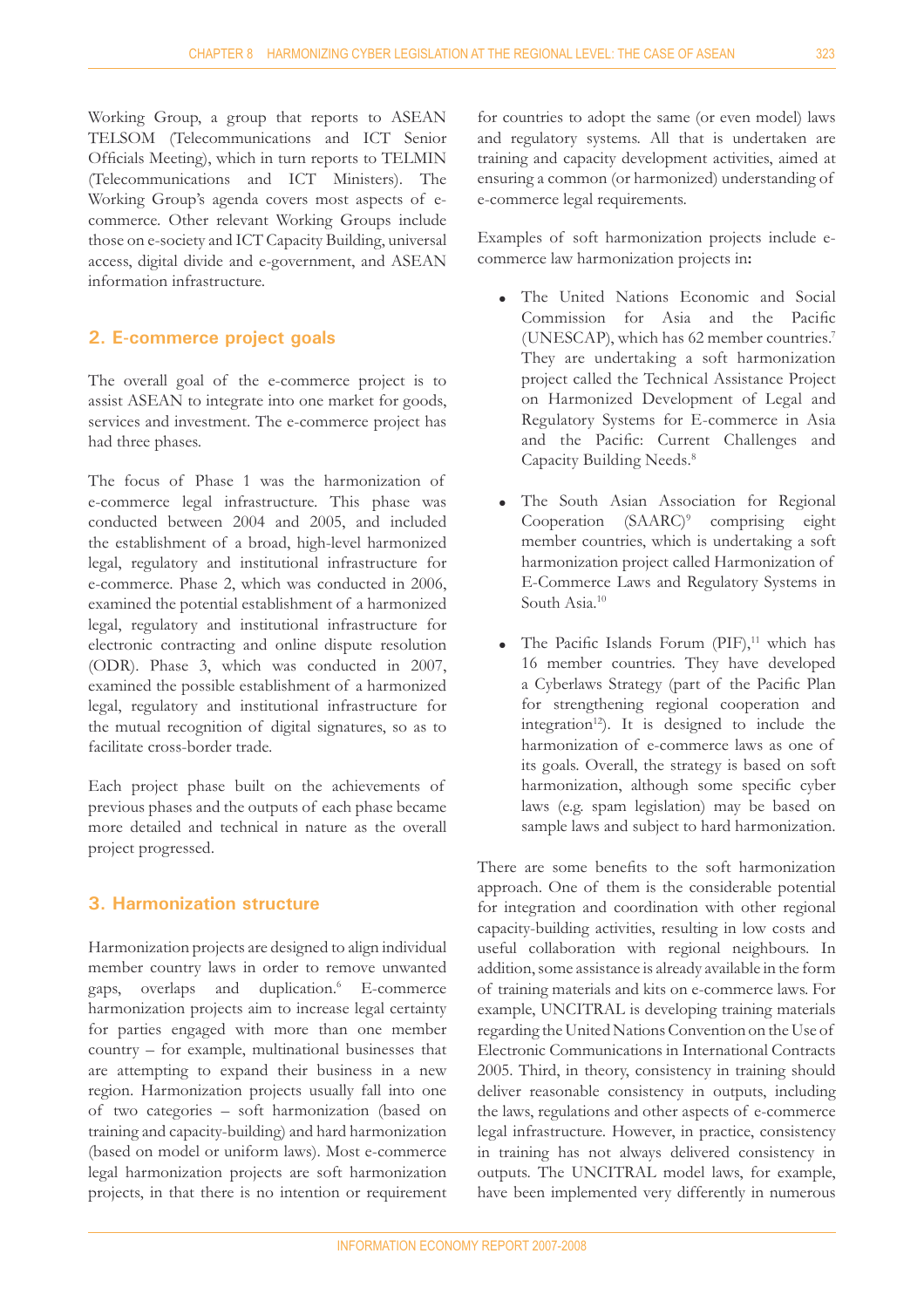countries, despite the availability of uniform training and capacity-building assistance.

ASEAN was concerned that it would not necessarily have control and ownership of the development and delivery of training and materials, especially implementation guides that could help to ensure consistency. The only training materials that were available when the project started were generic materials that had not been customized for an Asian audience or for the particular political and legal systems in ASEAN member countries.

With respect to hard harmonization projects, examples include e-commerce law harmonization projects in:

- The Southern African Development Commu-L nity (SADC).<sup>13</sup> Its 14 member countries are undertaking a hard harmonization project based on a customized model e-commerce law.
- The European Union (EU).<sup>14</sup> Its 27 member countries have standardized domestic ecommerce legislation based on the EU Directive on Electronic Commerce, 2000.15  $\bullet$

Ultimately, ASEAN chose to pursue hard harmonization, based on implementation guidelines rather than simple capacity-building.

The hard harmonization model offers five main benefits. First, the guidelines are an inclusive instrument, which ensures the participation of less developed ASEAN member countries. They also contain implementation steps that ensure greater consistency across ASEAN member countries. In addition, the guidelines include a timetable, which helps to ensure an orderly, phased development of e-commerce legal infrastructure in ASEAN. Moreover, they leave less room for interpretation and reduce inconsistencies. Finally, they remain a flexible instrument that can be reviewed and updated (for example, every three years).<sup>16</sup>

Under this hard harmonization option, E-Commerce Project Guidelines have been developed that build on the common objectives and principles for e-commerce legal infrastructure. The guidelines include more prescriptive information on implementation steps, and a timeline. They were developed by an Australian private consulting firm<sup>17</sup> in collaboration with project participants and technical experts from ASEAN member countries. They have been endorsed by the ASEAN E-Commerce and ICT Trade Facilitation Working Group.

# **B. Regional and domestic implementation**

The E-Commerce Project sought to identify and address both regional and domestic implementation issues. Regional issues were important since the project had a trade facilitation focus, and so it was important to address any barriers to cross-border trade that might arise from gaps or inconsistencies in e-commerce legal infrastructure. Domestic implementation issues were important since ASEAN has set certain goals and target dates for economic integration that require all 10 member countries to implement e-commerce legal infrastructure at the domestic level.

### **1. Regional implementation**

The project included numerous activities and outputs over a four-year period, including eight full ASEAN workshops with an average of 35 participants per workshop, 14 country visits and ongoing liaison with other international organizations such as Asia Pacific Economic Cooperation (APEC), UNCITRAL, UNCTAD and UNESCAP.

A range of implementation guides and checklists have been produced during the project, including both generic (regional) guides and country-specific guides.

Several surveys were conducted during the E-Commerce Project in order to gain a more detailed understanding of developments and issues in the region, and to give member countries an opportunity to provide detailed input at key stages of the project. Questionnaires were sent to government representatives in each of the ASEAN member countries and the results were collated and published during the project. Surveys regarding the following issues were conducted:

- E-commerce legal infrastructure in ASEAN L (October 2004, Phase 1).
- Implementation issues and constraints for a L harmonized e-commerce legal infrastructure in ASEAN (February 2005, Phase 1). This survey is the most relevant survey for other developing nations and regional associations. It collected data on the implementation challenges faced by ASEAN member countries: some of the survey results are discussed below in subsection 3.
- Cyberlaws in ASEAN (October 2005, Phase 1). This survey revealed some significant trends and L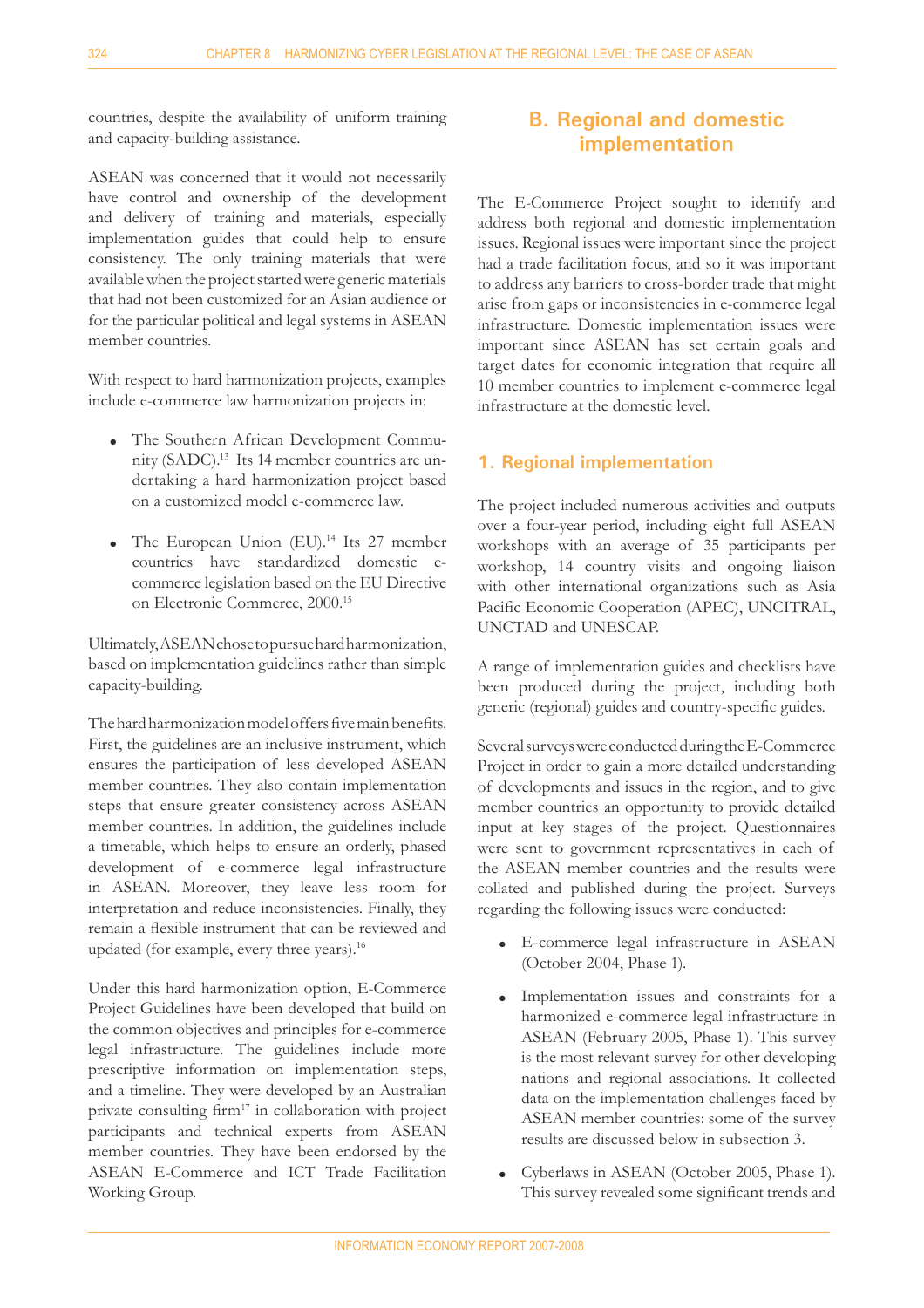gaps in cyberlaw coverage, which are discussed below in subsection 4.

Current legal, regulatory and institutional approaches to e-contracting and ODR infrastructures in ASEAN (February 2006, Phase 2).  $\bullet$ 

#### **2. Domestic implementation**

As is the case in other regional groupings, the 10 ASEAN member countries are very diverse in areas such as culture, religion, legal systems, types of government and level of development.

When ASEAN reaches a consensus decision to take action – for example, its decision to implement harmonized e-commerce laws – the next challenge is to implement this decision at the domestic level. In the area of e-commerce legal infrastructure, the diversity amongst member countries is most noticeable with regard to the different levels of development, since ASEAN includes both highly developed countries with a mature e-commerce infrastructure (such as Singapore) and developing countries with only a rudimentary ecommerce infrastructure (such as the Lao People's Democratic Republic).

However, a positive aspect of the E-Commerce Project is that it continues to have a direct impact on the development of domestic e-commerce legal

infrastructure in ASEAN member countries, sooner than anticipated in the project design. This impact can be seen in the table 8.1.

It is encouraging that both developed and developing member countries have been able to enact domestic e-commerce laws in a relatively short period. The three countries, as shown in the table 8.1, which are yet to enact e-commerce laws all have draft laws available and are on track to meet the e-ASEAN deadline of December 2008. However, the scope of the project goes beyond enactment of e-commerce laws alone, and some significant challenges remain in implementing a comprehensive e-commerce legal infrastructure in all 10 ASEAN member countries. For example, several member countries are still developing detailed regulations for the implementation of their ecommerce laws in areas such as the accreditation of digital signature service providers.

In addition, those member countries that did have ecommerce laws in place at the beginning of the project may still need to review their laws for consistency with its guidelines; in particular, the guidelines include a recommendation that member countries consider amending their domestic legislation to ensure harmonization with the United Nations Convention on the Use of Electronic Communications in International Contracts 2005. This issue is discussed in greater detail below (section C).

| Member country                   | Status of e-commerce laws - project inception<br>(January 2004) | Status of e-commerce laws - current<br>(October 2007) |
|----------------------------------|-----------------------------------------------------------------|-------------------------------------------------------|
| <b>Brunei</b>                    | Enacted                                                         | Enacted                                               |
| Cambodia                         | <b>None</b>                                                     | <b>Draft</b>                                          |
| Indonesia                        | <b>None</b>                                                     | <b>Draft</b>                                          |
| Lao People's Democratic Republic | <b>None</b>                                                     | <b>Draft</b>                                          |
| Malaysia                         | <b>None</b>                                                     | Enacted                                               |
| <b>Myanmar</b>                   | <b>Draft</b>                                                    | Enacted                                               |
| Philippines                      | Enacted                                                         | Enacted                                               |
| Singapore                        | Enacted                                                         | Enacted                                               |
| <b>Thailand</b>                  | Enacted                                                         | Enacted                                               |
| <b>Viet Nam</b>                  | <b>None</b>                                                     | Enacted                                               |

# **Table 8.1 E-commerce legislation in ASEAN member countries**

*Source:* ASEAN E-Commerce Project, internal project materials, ASEAN secretariat and Galexia, October 2007.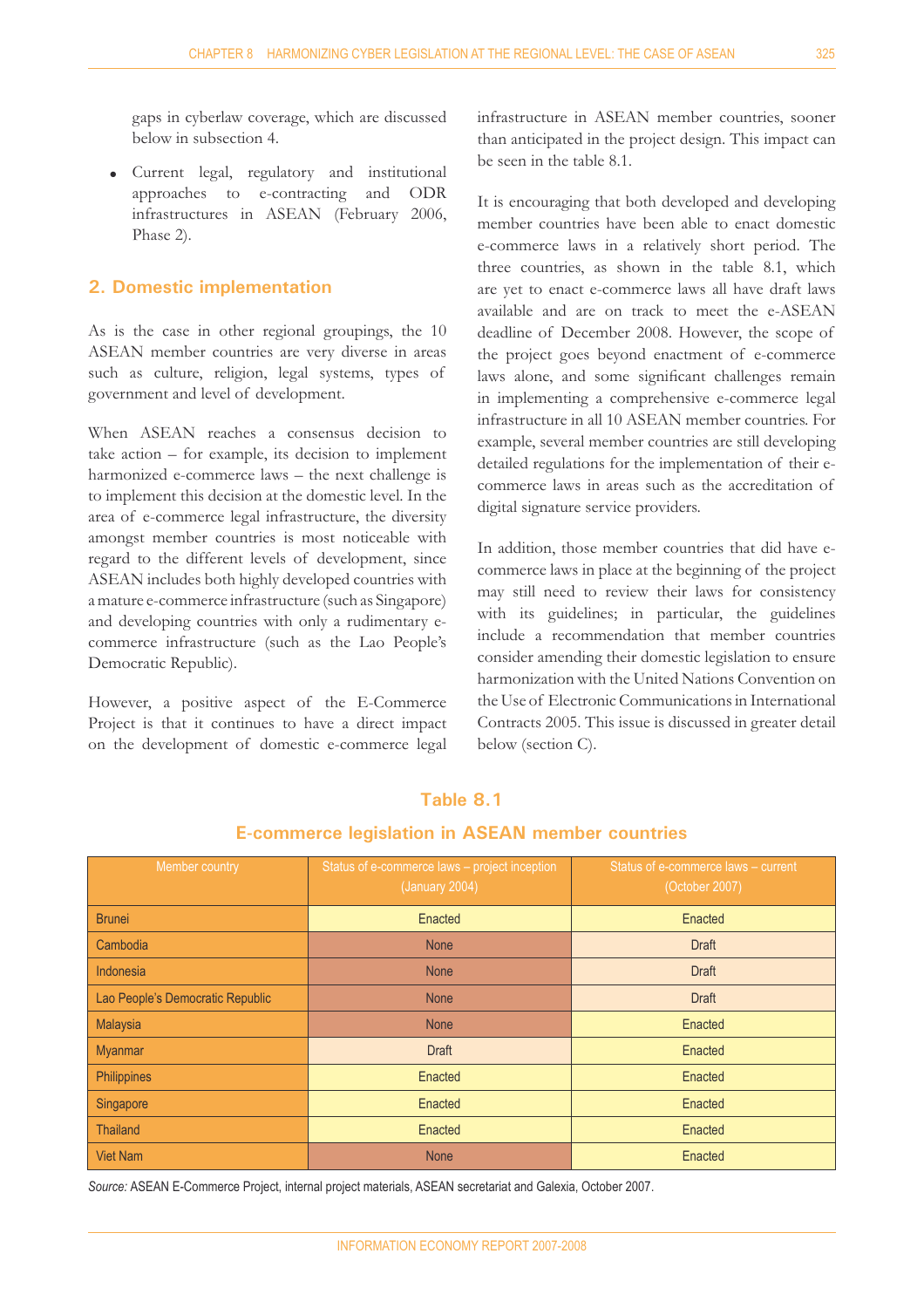#### **3. Domestic implementation challenges**

#### *Priority challenges for all member countries*

During the project a survey was conducted to examine some of the specific implementation challenges faced at the domestic level.<sup>18</sup> It revealed that there are some common ASEAN-wide challenges to the implementation of e-commerce legal infrastructure. The main challenges are limited government policy or support, limited infrastructure, limited funding; and a shortage of skills and training.

Lack of private and public sector support has also been identified by some member countries as posing a barrier to the implementation of e-commerce legal infrastructure. Ultimately, it is in the interest of the public and the private sector if they can complete more efficient transactions in the online environment. During implementation, initiatives can be employed by Governments to increase awareness and support on the part of the private and public sectors. Those initiatives have the added advantage that they also help to increase the uptake of e-commerce.

#### *Priority challenges for CLMV member countries*

The implementation challenges faced by CLMV countries (Cambodia, the Lao People's Democratic Republic, Myanmar and Viet Nam – the less developed ASEAN member countries) are slightly different from those faced on an ASEAN-wide basis. This is because of the different needs of these countries in implementing their e-commerce legal infrastructure. The results of the survey reveal that the main implementation issues faced by CLMV countries are (in order of priority): limited government policy and support, the lack of a strong market for e-commerce products and services, limited funding, limited infrastructure, and a shortage of skills and training.

The survey revealed that limited government policy support appears to pose a significant and shared barrier to implementing a harmonized e-commerce legal infrastructure. There are many reasons why there may be only limited government policy in support of a particular aspect of e-commerce law. In some jurisdictions other areas of regulation may be prioritized before a harmonized e-commerce legal infrastructure is established. Also, Governments may perceive that there is no market for e-commerce at the present time,

or that the necessary e-commerce infrastructure is not yet in place.

Without supportive government policy it is difficult for implementation to occur. Although there is clear support for a top-level e-commerce law in each member country, a comprehensive e-commerce legal infrastructure requires that training, capacity-building and awareness activities be carried out. These aspects of legal infrastructure require financial support and will often compete for funding with other government priorities. Government policy provides the primary impetus to implement e-commerce legal infrastructure; once there is government support, other resources such as funding, infrastructure, and skills and training can be allocated.

The results of the survey also revealed that the lack of funding, skills and training presents a significant implementation challenge. This indicates that capacitybuilding initiatives and other forms of assistance can play a vital role in enhancing the e-commerce infrastructure.

Funding is generally required from the initial scoping and policy formulation stage right through to implementation and follow-up work. Appropriate resources will need to be allocated by member country Governments to implement e-commerce legal infrastructure. Some member countries indicated that they did not have the resources or access to funds to enhance existing legal infrastructure. There may be a need for some member countries to seek assistance in this area from external sources such as ASEAN, the United Nations, and other regional and international organizations.

Capacity-building projects play an important role in educating government officials of ASEAN member countries and ensuring a common understanding among them about the requirements of a harmonized e-commerce legal infrastructure. Capacity-building will not only improve the skills and knowledge of professionals but would also help ensure a common understanding of the legal requirements of e-commerce infrastructure if projects were to be undertaken on an ASEAN-wide basis.

ICT infrastructure is generally still emerging in CLMV countries. Less than 1 per cent of the population in Cambodia, the Lao People's Democratic Republic and Myanmar, and less than 5 per cent of the population in Viet Nam have access to the Internet.<sup>19</sup> The market for e-commerce in these countries is therefore small.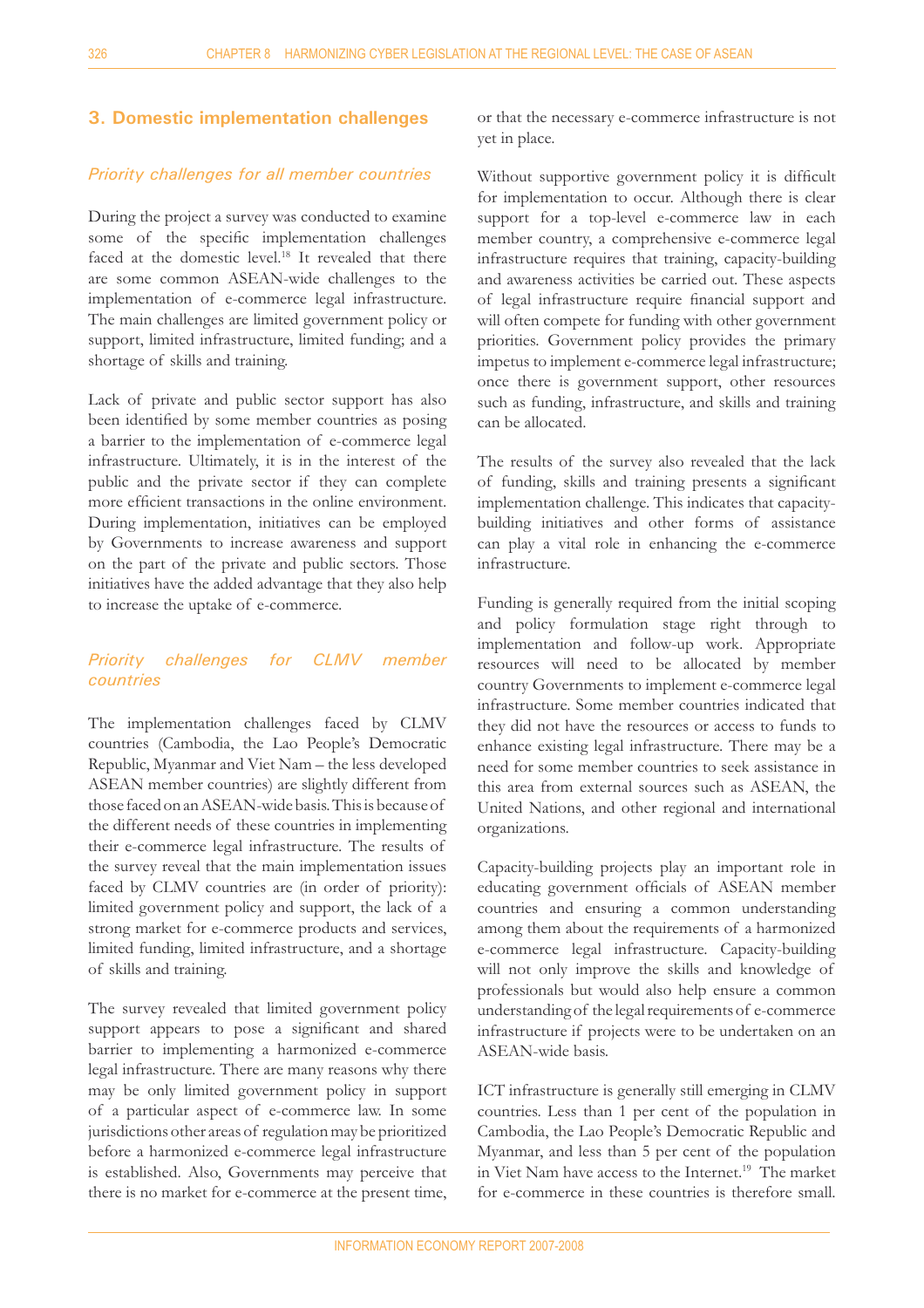At present there is no perceived need (or no market) in those countries to prioritize e-commerce legal infrastructure.

ASEAN is involved in several projects to narrow the digital divide in the region. The Initiative for ASEAN Integration (IAI) is specifically aimed at doing that. Essentially, the IAI provides a framework for regional cooperation through which more developed ASEAN members could help those member countries that most need it. It focuses on education, skills development and worker training.

The IAI Work Plan for the CLMV countries focuses on the priority areas of infrastructure development (transport and energy), human resource development (public sector capacity building, labour and employment, and higher education), information and communications technology, and promoting regional economic integration (trade in goods and services, customs, standards and investments).

Projects such as the IAI and other development initiatives in the region and in individual member countries are all geared towards improving the ICT and telecommunications infrastructure in ASEAN member countries. The existence of such infrastructure can be an important building block for the implementation of a more advanced e-commerce legal infrastructure. It should be pointed out that measures addressing the digital divide are not relevant only to CLMV countries, the ASEAN secretariat having noted that there are also pockets of underdevelopment in the ASEAN-6 countries (Brunei Darussalam, Indonesia, Malaysia, Philippines, Singapore and Thailand).<sup>20</sup>

A lack of skills and training was identified in the survey responses of the CLMV countries as a barrier to implementation of the recommendations. Such a lack was also identified as a challenge to implementation by other countries, including Indonesia and Thailand. One of the concerns is that professionals in those countries are not exposed to developed ICT regulatory and policy frameworks. This lack of exposure means that professionals in developing countries have not had the chance to develop or refine skills and knowledge in that area.

#### *Resources required*

In order of greatest need, survey respondents identified the following resources needed to assist member countries in implementing their e-commerce legal infrastructure: funding for implementation activities; an ASEAN-commissioned integration project to help channel assistance from more developed member countries to less developed member countries; legal and technical training for key implementation staff such as policymakers and legal drafters; and awarenessraising for the Government and the private sector.

#### **4. Cyberlaw coverage**

In order to identify the broader legal context for the development of e-commerce legal infrastructure in ASEAN, the ASEAN E-Commerce and ICT Trade Facilitation Working Group asked for detailed information on the overall cyberlaw coverage in ASEAN member countries.

In 2005 the cyberlaws survey was conducted as part of the ASEAN E-Commerce Project. The results were briefly updated in June 2007.

The term "cyberlaws" generally refers to laws that address the legal issues that arise from the Internet and other communications technology. The survey examined laws enacted specifically for the online environment. These include laws where only a portion, for example, a part, a chapter section or chapter subsection, contains cyberlaw provisions. Laws of general application, for example consumer or intellectual property laws, are not intended to form part of this analysis of cyberlaws. However, it is noted that those general laws may nevertheless have some application in an online setting.

The list of cyberlaws that could be covered by this survey was limited by time and resource constraints, and so the survey was restricted to a selection of laws considered by the ASEAN E-Commerce and ICT Trade Facilitation Working Group to have a high priority.

Cyberlaw coverage is varied across ASEAN.21 Table 8.2 summarizes progress made in ASEAN member countries in enacting the nine identified cyberlaws as of August 2007.<sup>22</sup>

The survey revealed the following trends in cyberlaw coverage in ASEAN:

#### *Consumer protection*

There is limited coverage in ASEAN of consumer protection laws for e-commerce. Coverage does not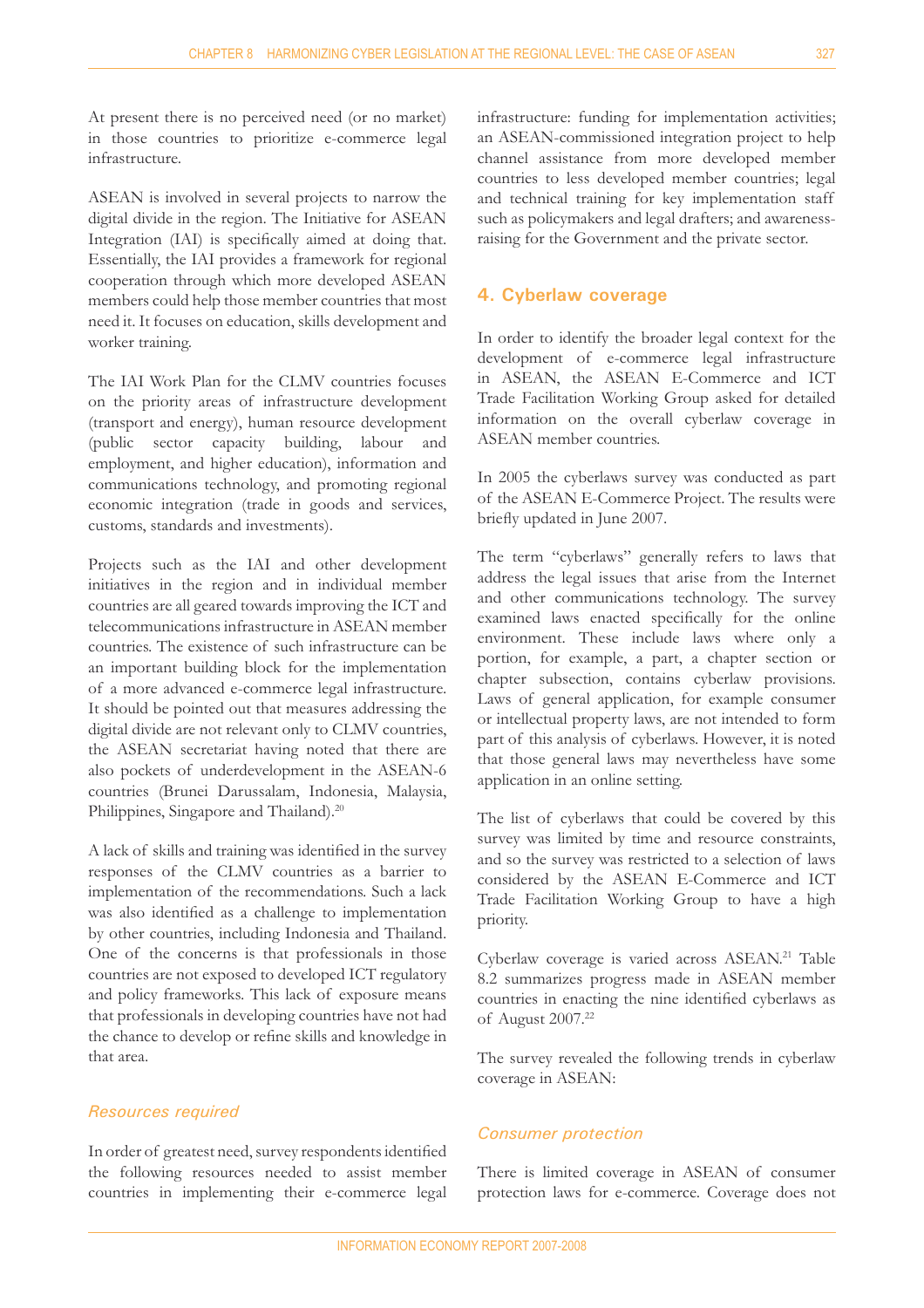extend beyond a section in Malaysia's Communications and Multimedia Act 199823 that provides that network service and application providers must deal reasonably with consumers and adequately address consumer complaints; a subsection in the Philippines Electronic Commerce Act 2000<sup>24</sup> that states that violations of the Consumer Act 1991<sup>25</sup> committed through the use of electronic transactions will be subject to the penalties contained in that Act; and a proposed provision in the Indonesian Bill on Electronic Information and Transactions,<sup>26</sup> which states that consumers have the right to receive complete information on contract requirements and product details.

Despite the limited coverage in ASEAN of consumer protection laws for e-commerce, most jurisdictions have general consumer protection legislation in place. These, in most circumstances, will apply to goods and services sold online.

Online consumer protection is a high priority in some key ASEAN trading partners, including Australia, the European Union and Japan, and this has resulted in growing interest in online consumer protection in ASEAN. In early 2007 the ASEAN E-Commerce and ICT Trade Facilitation Working Group added the harmonization of online consumer protection laws to its working agenda. This is likely to result in further discussion of online consumer protection laws

in ASEAN Member countries, although no specific project or timetable has been considered at this stage

#### *Privacy and data protection 27*

At present no laws have been enacted in ASEAN member countries that deal with privacy and personal data protection. Three member countries have draft privacy legislation – Indonesia, Malaysia and Thailand. However, it is uncertain in some member countries when legislation will be enacted and the drafts were developed some time ago. Instead of implementing laws, Singapore has chosen to adopt a self-regulatory approach through the E-Commerce Code for the Protection of Personal Information and Communications of Consumers of Internet Commerce.

The majority of ASEAN member countries are also members of APEC, which has been developing and implementing the APEC Privacy Framework since 2004. This has a strong influence on privacy developments throughout Asia, and it is unlikely that ASEAN member countries will make further progress on privacy legislation until some key APEC privacy issues have been resolved, particularly APEC's work on cross-border privacy rules. APEC expects to conduct some "pathfinder" projects on cross-border privacy rules in 2008.

|                                                      | Consumer<br>protection | Privacy                | Cybercrime     | Spam           | <b>Online content</b><br>regulation | <b>Digital</b><br>copyright | Domain name<br>regulation | Electronic<br>contracting | <b>Online dispute</b><br>resolution |
|------------------------------------------------------|------------------------|------------------------|----------------|----------------|-------------------------------------|-----------------------------|---------------------------|---------------------------|-------------------------------------|
| <b>Brunei</b>                                        | None                   | None                   | <b>Enacted</b> | None           | <b>Enacted</b>                      | Enacted                     | Enacted                   | Enacted                   | None                                |
| Cambodia                                             | None                   | None                   | None           | None           | None                                | Enacted                     | Enacted                   | Draft                     | None                                |
| Indonesia                                            | <b>Draft</b>           | Draft                  | <b>Draft</b>   | None           | None                                | Enacted                     | <b>Draft</b>              | Draft                     | None                                |
| Lao People's<br><b>Democratic</b><br><b>Republic</b> | None                   | None                   | None           | None           | None                                | <b>Planned</b>              | None                      | None<br>Draft             |                                     |
| <b>Malaysia</b>                                      | Enacted<br>(voluntary) | Draft                  | Enacted        | <b>Enacted</b> | Enacted                             | Enacted                     | Enacted                   | Enacted                   | None                                |
| <b>Myanmar</b>                                       | None                   | None                   | Enacted        | None           | <b>Enacted</b>                      | <b>Planned</b>              | None                      | Enacted                   | None                                |
| <b>Philippines</b>                                   | Enacted                | None                   | Enacted/draft  | <b>Draft</b>   | None                                | Enacted/draft               | None                      | Enacted                   | Enacted                             |
| <b>Singapore</b>                                     | None                   | Enacted<br>(voluntary) | <b>Enacted</b> | Enacted        | <b>Enacted</b>                      | <b>Enacted</b>              | None                      | Enacted                   | None                                |
| <b>Thailand</b>                                      | None                   | Draft                  | Enacted        | Planned        | None                                | Planned                     | None                      | Enacted                   | Planned                             |
| <b>Viet Nam</b>                                      | None                   | None                   | Enacted        | None           | None                                | None                        | Enacted                   | Enacted                   | None                                |

# **Table 8.2 ASEAN cyberlaw coverage**

*Source:* ASEAN E-commerce Project, Survey of Cyberlaws in ASEAN (internal project materials), ASEAN secretariat and Galexia, October 2005 (updated August 2007).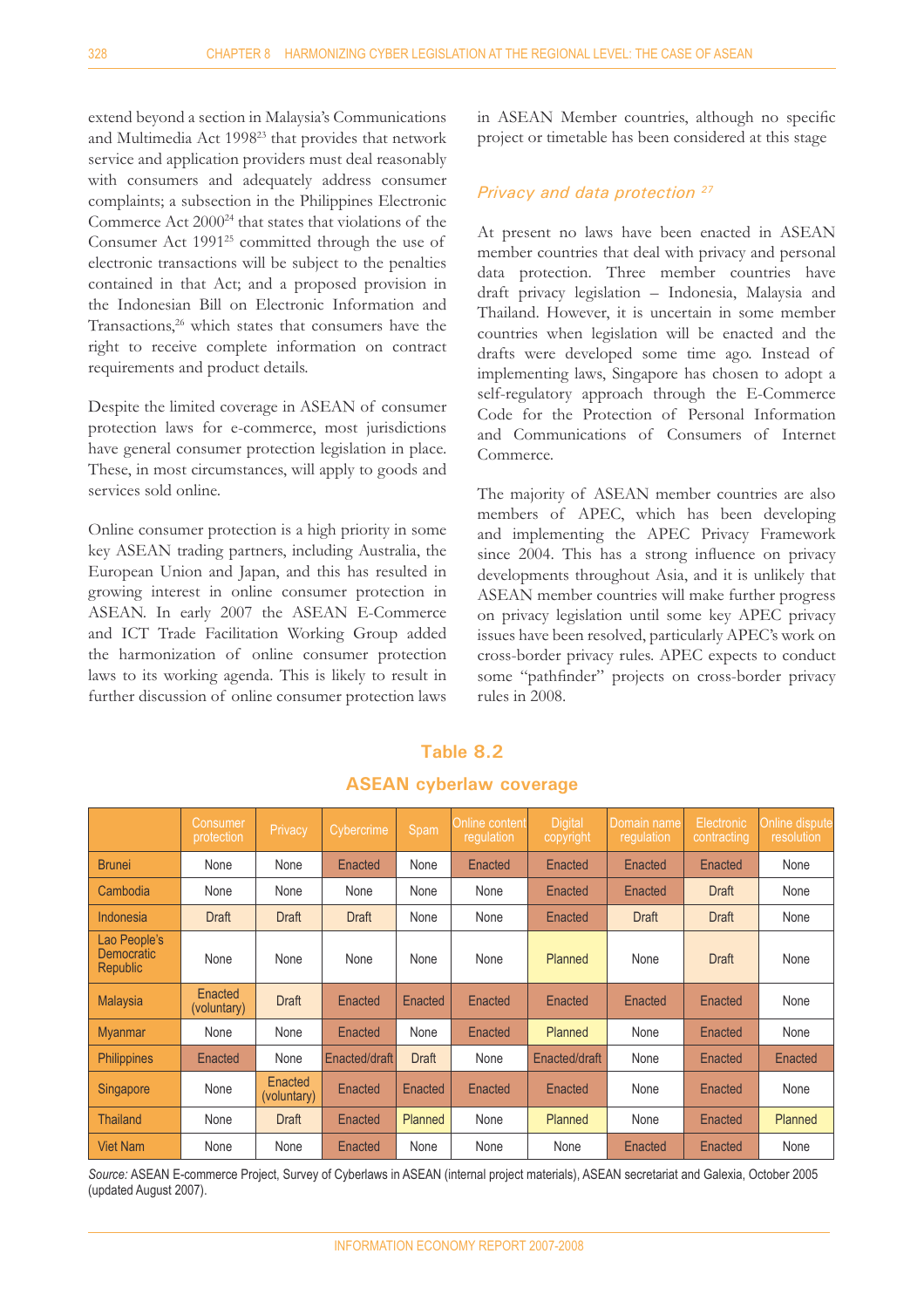Meanwhile, the ASEAN E-Commerce and ICT Trade Facilitation Working Group is maintaining a watching brief on privacy laws in the region, and there is some interest in developing a project on harmonization of privacy laws in ASEAN in the future.

#### *Cybercrime <sup>28</sup>*

At present seven out of ASEAN's ten member countries have cybercrime laws in place, and Indonesia has a draft law. Legislation adopted in member countries varies slightly; however it contains similar offences. Offences in cybercrime laws in ASEAN centre on unauthorized access, unauthorized access with the intent of committing an offence and unauthorized modification of computer material. These mirror offences contained in the Computer Misuse Act 1990 (United Kingdom).29 Cybercrime legislation in most ASEAN member countries also contains provisions that make it an offence to disclose a computer access code without authorization.

Cybercrime is of particular concern to ASEAN and the ASEAN E-Commerce and ICT Trade Facilitation Working Group has added cybercrime laws to its list of potential harmonization projects.

#### *Spam*

Singapore is the only ASEAN member country that has enacted an anti-spam law,<sup>30</sup> although there is also a provision in a Malaysian Act that may be of some limited assistance in prosecuting spammers. There are plans to enact laws in two other member countries.<sup>31</sup>

There may be greater cyberlaw coverage in ASEAN in the future as spam becomes more of a nuisance and lawmakers become more familiar with the legal controls needed to regulate it. The enacted legislation in Singapore may provide lawmakers with a convenient reference point for drafting their own dedicated spam laws.

#### *Online content regulation*

Four out of ten ASEAN member countries have content-regulation regimes in place. They control the publication of online material on the basis of social, political, moral and religious values of the Governments of those countries. The regimes have similar content restrictions that apply to print media.

As use of the Internet increases, it is likely that other ASEAN member countries will introduce contentregulation regimes reflecting their social, moral and political values. Online content regulation is now commonplace in most developed countries, as Governments attempt to regulate the availability of illegal content such as child pornography and racial vilification sites.

While government policy plays a significant role in establishing online content-regulation regimes, it might be some time before establishment of such regimes becomes a priority in some CLMV countries. The fact that the ICT infrastructure in those countries is still developing means that it will take a number of years before there is a significant rate of Internet use, and CLMV member countries have higher priorities at this stage.

#### *Digital copyright*

The coverage in ASEAN countries of laws on digital copyright is quite extensive. Six member countries have laws in place and a further two have plans to enact legislation.<sup>32</sup>

The scope of coverage of digital copyright issues varies across member countries. Some have detailed provisions addressing a number of digital copyright issues, while others do not go beyond recognizing that copyright subsists in computer programs and the granting of associated rights. This limited recognition is often to be found in less developed Member countries and it is unlikely that regulation of digital copyright issues will advance greatly beyond that level.

#### *Domain name regulation 33*

Currently, four out of ten ASEAN member countries – Brunei, Cambodia, Malaysia and Viet Nam – have laws on domain names. The level of detail of those laws varies greatly, and only Cambodia has an entire legal instrument devoted to that cyberlaw topic.<sup>34</sup>

The limited coverage of laws regulating domain names does not mean that there are no administrative procedures or alternative mechanisms in member countries to regulate this particular cyberlaw. Member countries have generally an organization assigned as the chief registrar of domain names, which controls the granting of and conditions for use of, domain names. This body often has a number of policies and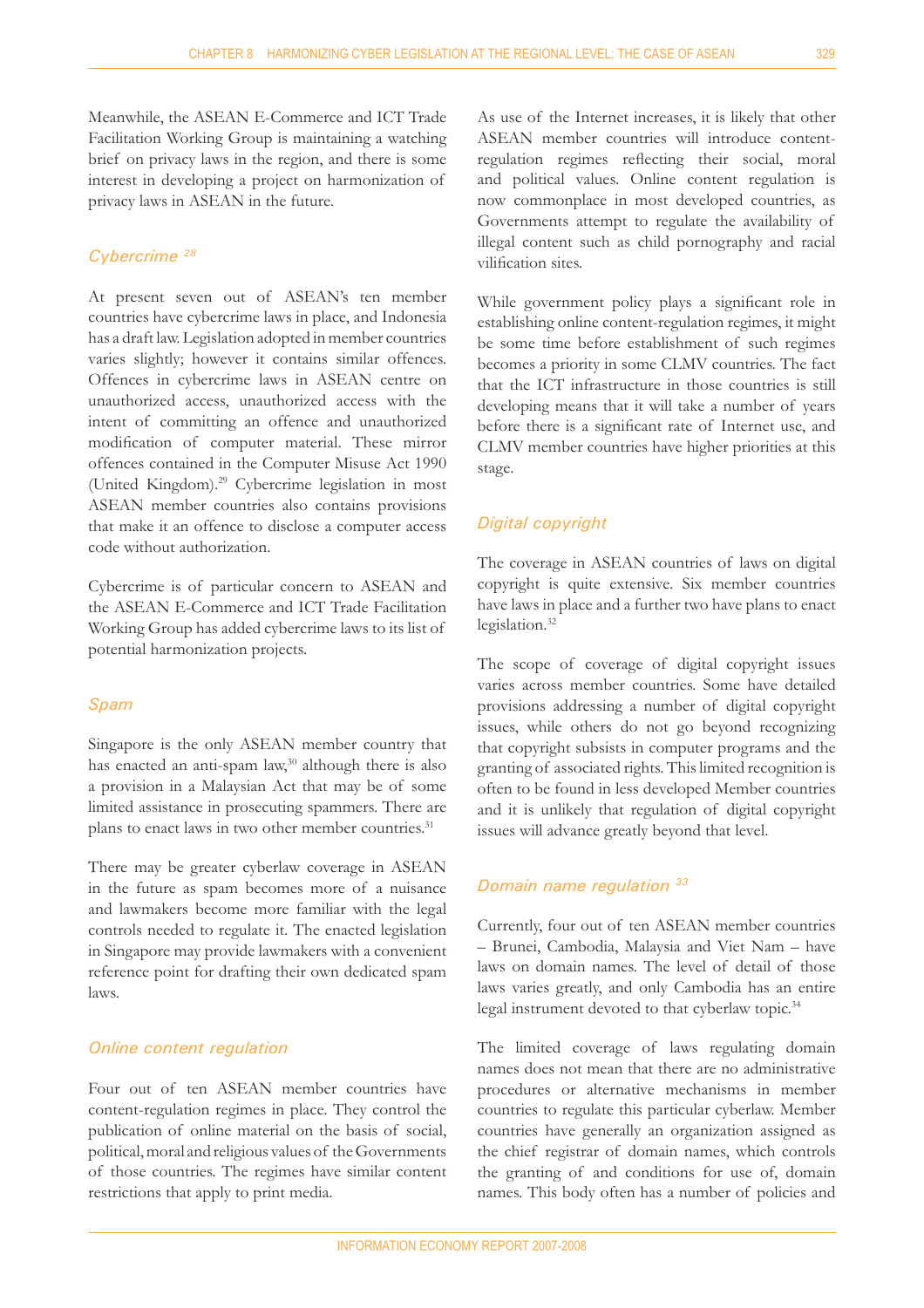procedures in place regarding the granting and use of its country-level domain.

Additionally, domain name registrars in ASEAN countries often have in place online dispute resolution policies to aid in resolving disagreements about the use of domain names.

#### *Electronic contracting 35*

Electronic contracting is the area where full coverage in ASEAN countries seems likely. All member countries have enacted legislation or have draft legislation in place.36 There is also a great degree of similarity in the electronic transactions laws of member countries since the legislation in most countries is based either on the UNCITRAL Model Law on Electronic Commerce37 or on the project recommendations from Phases 1 and 2 of the current ASEAN E-Commerce Project.

ASEAN has set a December 2009 deadline for member countries to facilitate cross-border electronic transactions and the use of electronic signatures through better practice guidelines for electronic contracting. Those guidelines are based on the new UN Convention on the Use of Electronic Communications in International Contracts 2005<sup>38</sup> and were developed during Phase 2 of the current ASEAN E-Commerce Project.

#### *Online dispute resolution (ODR) 39*

There are very few laws on online dispute resolution (ODR) in ASEAN countries. At present only the Philippines has laws in place, and Thailand is the only member country with plans to enact laws. Singapore has established ODR facilities and Malaysia has plans to establish an International Cybercourt of Justice; however, neither country has laws in place.

ODR initiatives are a growing area of IT and e-commerce development in ASEAN. Once more ODR mechanisms have been put in place, it is likely that laws will follow. As mentioned above, ASEAN has set a December 2009 deadline for the development of guiding principles for ODR services in ASEAN.

A good example of an ASEAN-based ODR service is the Philippines MultiDoor Courthouse described in box 8.1.

#### **5. Jurisdiction**

Online jurisdiction is a significant policy issue with regard to cyberlaws and international trade that has been considered in some detail in ASEAN. Although online jurisdiction did not form part of the cyberlaw coverage survey discussed above, it did form part of Phase 2 of the ASEAN E-Commerce Project*.*

Online jurisdiction is likely to be of interest to many regional and multinational organizations that are attempting to harmonize e-commerce legal infrastructure. Unfortunately, the issue does not have a "neat" solution and further work is required in ASEAN and elsewhere on harmonization of approaches.

Legally effective electronic transactions require a method of resolving cross-border jurisdiction issues that is properly defined and certain. There are a number of benefits to having these complex issues resolved, including an increase in confidence and uptake of ecommerce by businesses and consumers.

Achieving harmonization of jurisdiction and of law rules on e-commerce is important in ASEAN in order to help achieve the region's economic integration goals. Jurisdiction in business-to-consumer (B2C) ecommerce transactions is a very high priority issue for ASEAN.

The ASEAN project examined numerous international developments in this field, including developments in the EU, the OECD and the Hague Conference on Private International Law. It also examined international case law and some sample approaches to online jurisdiction in Australia and Japan.<sup>40</sup> At this stage there is no international consensus approach to jurisdiction for e-commerce transactions, although discussions on this important issue are continuing in various forums.

Ultimately, the project guidelines provide recommendations that would assist ASEAN in seeking a consistent, harmonized, pro-consumer approach to B2C jurisdiction in order to build consumer confidence and trust in e-commerce.

For example, the project recommended that ASEAN consider developing a guideline on the harmonization of jurisdiction for B2C e-commerce transactions. The guideline should encourage member countries to adopt measures that ensure that proceedings against consumers are brought only in the State where the consumer is domiciled, and measures that ensure that consumers cannot waive their consumer protection rights in contracts.<sup>41</sup>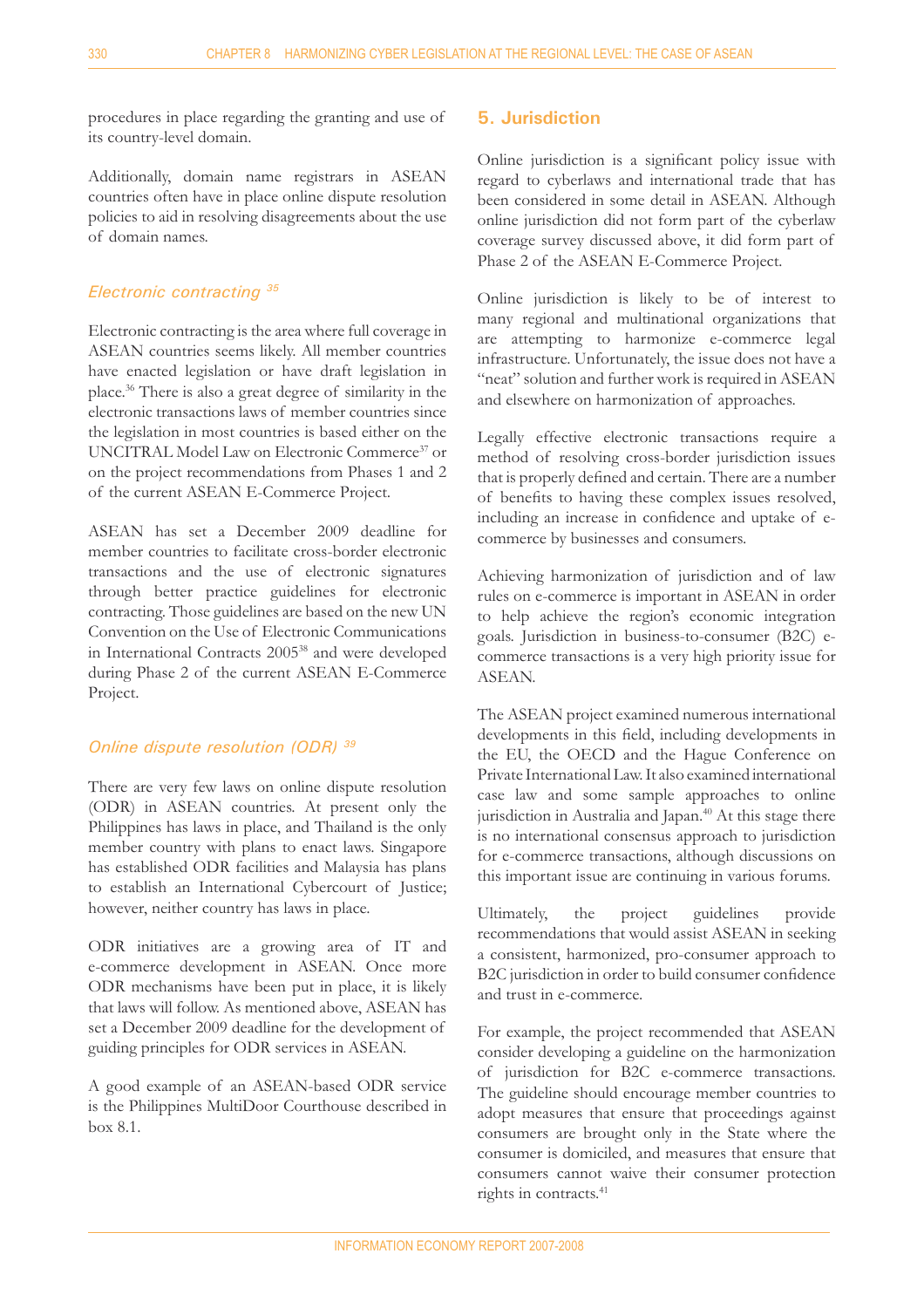# **Box 8.1**

# **Online dispute resolution in the Philippines**

The Philippine MultiDoor Courthouse <sup>42</sup> (PMC) is a Philippines-based ODR service. It was launched in 2004 by the Cyberspace Policy Centre for the Asia-Pacific (CPCAP),<sup>43</sup> a non-profit organization concerned with issues pertaining to the overlap between law and technology.

The ODR service offered by the PMC includes online arbitration, mediation, neutral evaluation and blind bidding services to disputants. All services are available to the general public, as well as to merchants, retailers and commercial establishments. However, disputes that are filed must be of a commercial nature. They include claims for failure to deliver goods or delivering faulty goods, insurance claims and commercial contract disputes.

A dispute resolution process is initiated when a party files a dispute by logging in to its user account on the PMC website (new users can create an account online) and then proceeding to supply the particulars relating to the dispute. This would typically include information about the complainant and respondent and the relief sought.

The complainant is asked to upload a copy of any contractual arrangement between the parties that requires them to submit the dispute to the PMC. If such an agreement exists, an email is sent to the respondent, informing him that the dispute has been filed with the PMC. If there is no agreement, an e-mail is sent inquiring whether the respondent agrees to participate in the dispute resolution process. If the respondent consents, PMC staff then evaluate the particulars of the dispute and make a recommendation as to which of the specific services offered by the PMC should be used by the parties to resolve the dispute. The parties are, however, able to agree to use whichever mode of dispute resolution they prefer.

In cases where parties choose arbitration as their preferred method for resolving the dispute, they are able to select the arbitrator or a panel of arbitrators from a roster of accredited arbitrators provided by the PMC. Similarly, if mediation is chosen, the parties are able to nominate their preferred mediator from a list provided by the PMC.

As a general rule, the fees for the ODR service would be much less than what a party would have to pay when compelled to litigate. During the pilot phase of the PMC's existence, no fee has been charged for the use of its services. However, the PMC states on its website that as the volume of disputes filed begins to increase, it will start charging a fee to cover the costs of services provided to disputants.

*Source:* ASEAN E-Commerce Project, Documented Analysis of ASEAN Activity in Electronic Contracting and Online Dispute Resolution (ODR) - Discussion Paper 3 (internal project materials), ASEAN secretariat and Galexia, May 2006.

Further work is required in ASEAN and elsewhere to resolve online jurisdiction issues in order to provide greater certainty in electronic transactions across borders.

# **C. Lessons learned**

#### **1. Regional lessons**

The ASEAN E-Commerce Project provides key lessons on regional harmonization of e-commerce legal infrastructure that might be of interest to other regional associations with regard to regional harmonization of e-commerce infrastructure and trade facilitation

#### *Global harmonization focus*

ASEAN is just one of a number of regional and multinational organizations that have expressed an interest in regional harmonization of e-commerce legal infrastructure. As discussed above, other groups interested in harmonization in this field include UNESCAP, the South Asian Association for Regional Cooperation, the Pacific Islands Forum, the European Union and the Southern African Development Community.

However, when selecting a model for harmonization, ASEAN member countries also wanted to ensure that their legal infrastructure would be compatible with international developments.

An excellent example of ASEAN considering international models is its selection of the UN Convention on Electronic Contracting as the core model for electronic contracting law (both regionally and domestically). There are some difficulties in using model laws as a basis for harmonization, as they have been interpreted differently in different jurisdictions. There are obvious advantages in using binding treaties as a model for harmonization.

**UNCITRAL finalized the United Nations Convention** on the Use of Electronic Communications in Interna-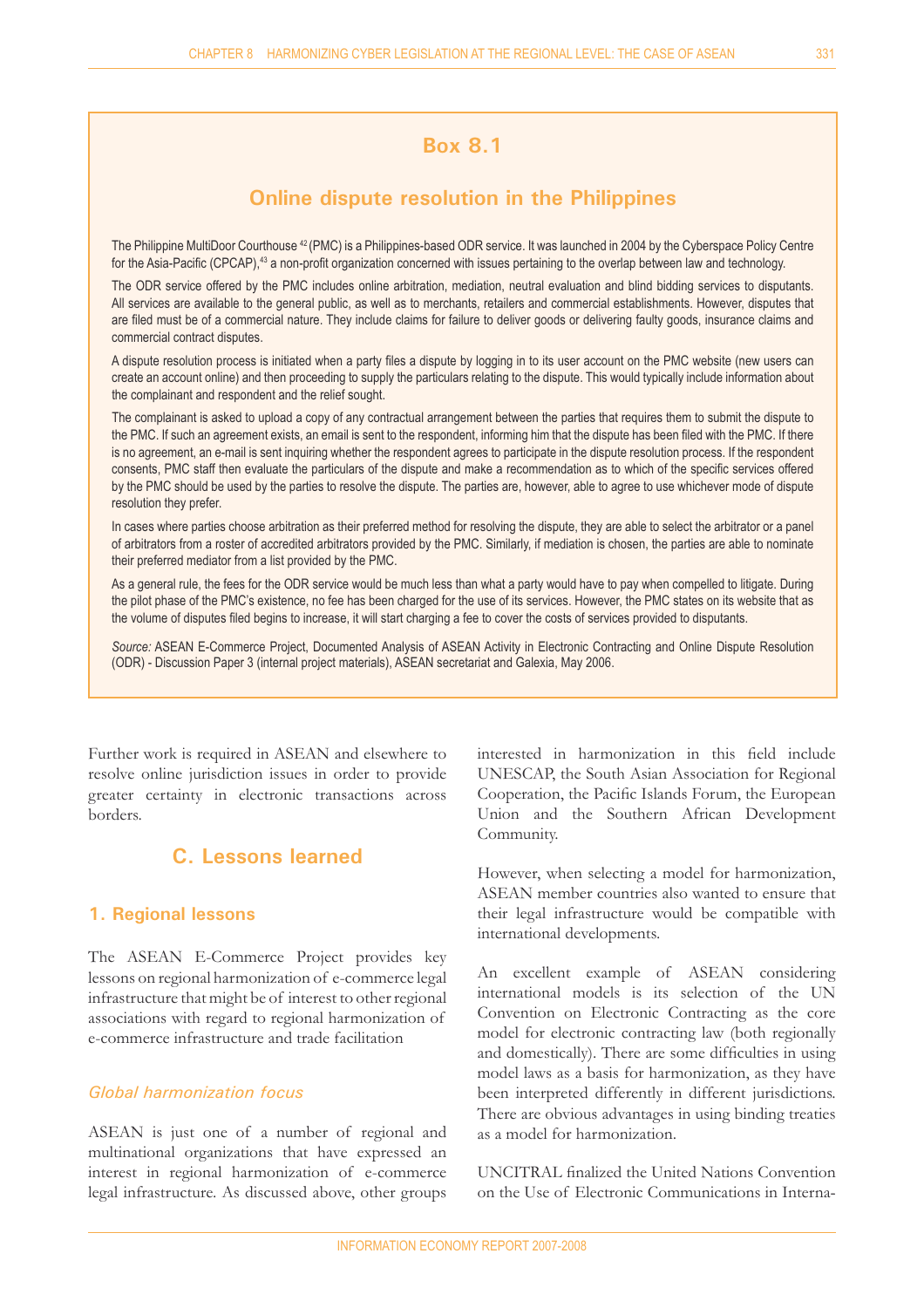tional Contracts in 2005. It is known in ASEAN by its short title – the UN Convention on Electronic Contracting. It is the first binding UN convention addressing legal issues created by the digital environment.

The convention seeks to enhance the legal certainty and commercial predictability of international electronic transactions by setting out a number of interpretive rules for the use of electronic communications in negotiating and drawing up contracts.

The convention also seeks to harmonize national laws regarding how electronic contracts can be drawn up. Harmonized domestic legislation will reduce the legal uncertainty in business transactions when contracting parties are from different countries. While the previous UNCITRAL model laws are texts that the United Nations recommends national legislators incorporate into domestic law, a United Nations convention once signed and then ratified becomes legally binding on the ratifying country. Model laws provide a greater degree of flexibility than conventions in allowing enacting States to adapt legislation best suited to their existing domestic law, but at the risk of a reduction in cross-border regulatory uniformity or consistency.

Since the convention is loosely based on the model laws, its adoption and ratification by countries with existing legislation deriving from those laws should be straightforward, even though some model law principles have been modified in the convention to meet the need for the greater certainty required in a binding treaty.

Additional principles have been incorporated to address new legal concerns that have arisen in electronic contacting since the first Model Law was issued in 1996, notably invitations to make offers,<sup>44</sup> use of automated information systems<sup>45</sup> and errors in electronic communications.46 Those provisions would be useful additions to national laws, giving more certainty to e-commerce.<sup>47</sup>

For ASEAN member countries currently without any e-commerce-enabling legislation, it has been suggested that it would be more convenient and progressive to consider one set of new laws to give effect to both model laws and the extra provisions of the Convention.

Whether or not a particular country signs the convention, the text is likely to reflect minimum standards for most cross-border transactions. The text of the convention will likely to become the default standard for e-commerce law, and ASEAN member countries may wish to ensure that their own laws and practices are compatible with it. Becoming a party to the convention will further trust and certainty in cross-border contract formation and electronic transactions.

Ultimately the ASEAN E-commerce Project recommended that member countries consider signing the convention. It also recommended that they consider amending domestic electronic contracting laws to ensure consistency.<sup>48</sup> There has been considerable interest in the convention as many countries in the region have signed it, including China and the Russian Federation. Singapore was the first ASEAN member country to sign the convention, in 2006, and the Philippines signed it in 2007. Most ASEAN member countries are currently considering either signing the convention or ensuring that their domestic laws are compatible.

### *Trade facilitation focus*

Trade facilitation issues are important in ASEAN as the region is attempting to boost the pace of development in member countries by expanding regional and international trade opportunities. ASEAN is conducting a wide range of trade facilitation projects and activities. The ASEAN E-Commerce Project includes a strong trade facilitation focus and attempts to identify and address any barriers to cross-border trade that might arise from gaps or inconsistencies in e-commerce legal infrastructure.

In that context, there were strong practical links between the development of e-commerce legal infrastructure and trade facilitation in some of the activities of the ASEAN E-Commerce Project. Those links included:

- Project recommendations to remove e-commerce legal exemptions that might restrict trade (e.g. customs documentation exemptions);  $\bullet$
- Project recommendations to expand domestic e-commerce legislation to allow recognition of digital signatures across borders in order to facilitate trade;  $\bullet$
- Consideration of overlaps with e-commerce chapters in free trade agreements; and  $\bullet$
- The use of practical trade case studies to illustrate the links between e-commerce legal infrastructure and trade facilitation in project workshops and documentation  $\bullet$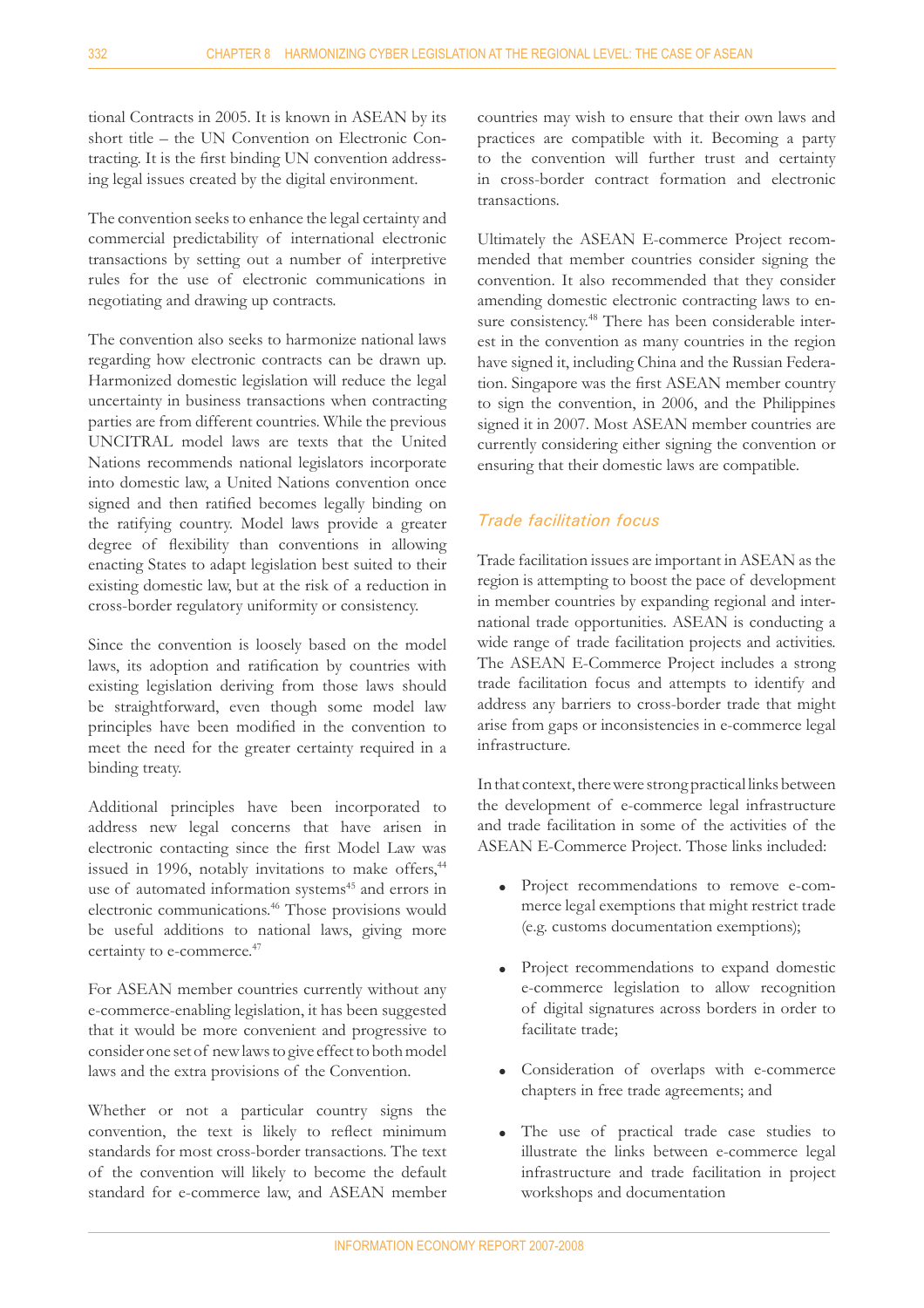One of the most interesting practical trade case studies in the E-Commerce Project was the development of the Pan-Asia E-Commerce Alliance. Box 8.2 highlights the link between e-commerce legal infrastructure and trade facilitation.

#### *Importance of developing a comprehensive ecommerce legal infrastructure*

At the regional level the E-Commerce Project found that it was necessary to develop a comprehensive legal infrastructure - not just legislation. This required work on:

**A. Laws** L The law itself, as passed by Parliament.

#### **B. Regulations and codes** L

Any additional regulatory instruments that provide more specific guidance on how to apply the law, such as regulations and codes of conduct.

#### **C. Regulators** L

The regulatory agencies that are responsible for administering and enforcing the law, regulations and codes.

**D. Registration, licensing and accreditation** L The system, if applicable, for registering, licensing and/or accrediting individuals and organizations that may provide services under the law. This may include the establishment of licensing and accreditation agencies (although sometimes the regulator may also take this role).

#### **E. Standards**  $\bullet$

Government and/or industry may develop technical standards that play a particular role in ensuring compliance with the law. In some instances the law may require compliance with the standard, or it may be a licensing or registration requirement.

#### **F. Enforcement and review**  $\bullet$

Some legal infrastructures will include a specific forum for review and enforcement of the particular law (such as a specialized tribunal). In many situations this role will be undertaken by the general court system.

**G. Training, education and awarenessraising**  $\bullet$ 

The provision of training and education to ensure that the law is understood and complied with, and the raising of awareness of the legal requirements amongst service providers and end-users.

A good example of the application of this comprehensive approach to legal infrastructure is set out in the table 8.3, which compares the required components of legal infrastructure across four common elements of e-commerce.49

#### **2. Domestic lessons**

The ASEAN E-Commerce Project also provides some interesting lessons on the domestic implementation of e-commerce legal infrastructure that might be of interest to other developing nations that are developing their own e-commerce legal infrastructure

#### *Implementation tools*

Detailed implementation guides, implementation checklists, timelines and target dates all proved useful in the development of e-commerce legal infrastructure in ASEAN member countries.

The use of implementation checklists will be of interest to developing nations and regional associations. These checklists incorporate all of the E-Commerce Project recommendations and allow member countries' progress to be tracked against each implementation task. A sample from the generic (regional) guide (with data removed) is provided in table 8.4.

Member countries complete the implementation checklist at regular intervals and a summary of progress is presented to the ASEAN E-Commerce and ICT Trade Facilitation Working Group. This has proved to be a useful mechanism for encouraging member countries to review their own progress and to share information with other member countries.

In addition to the generic guide and the implementation checklist, country-specific guides were prepared for Phase 1 of the E-Commerce Project. They provided more detailed recommendations and advice as they were customized to the particular needs and stage of development of each country. A sample from a country guide (with data removed) is provided in table 8.5.

The country guide repeats the key implementation tasks from the generic guide, but includes observations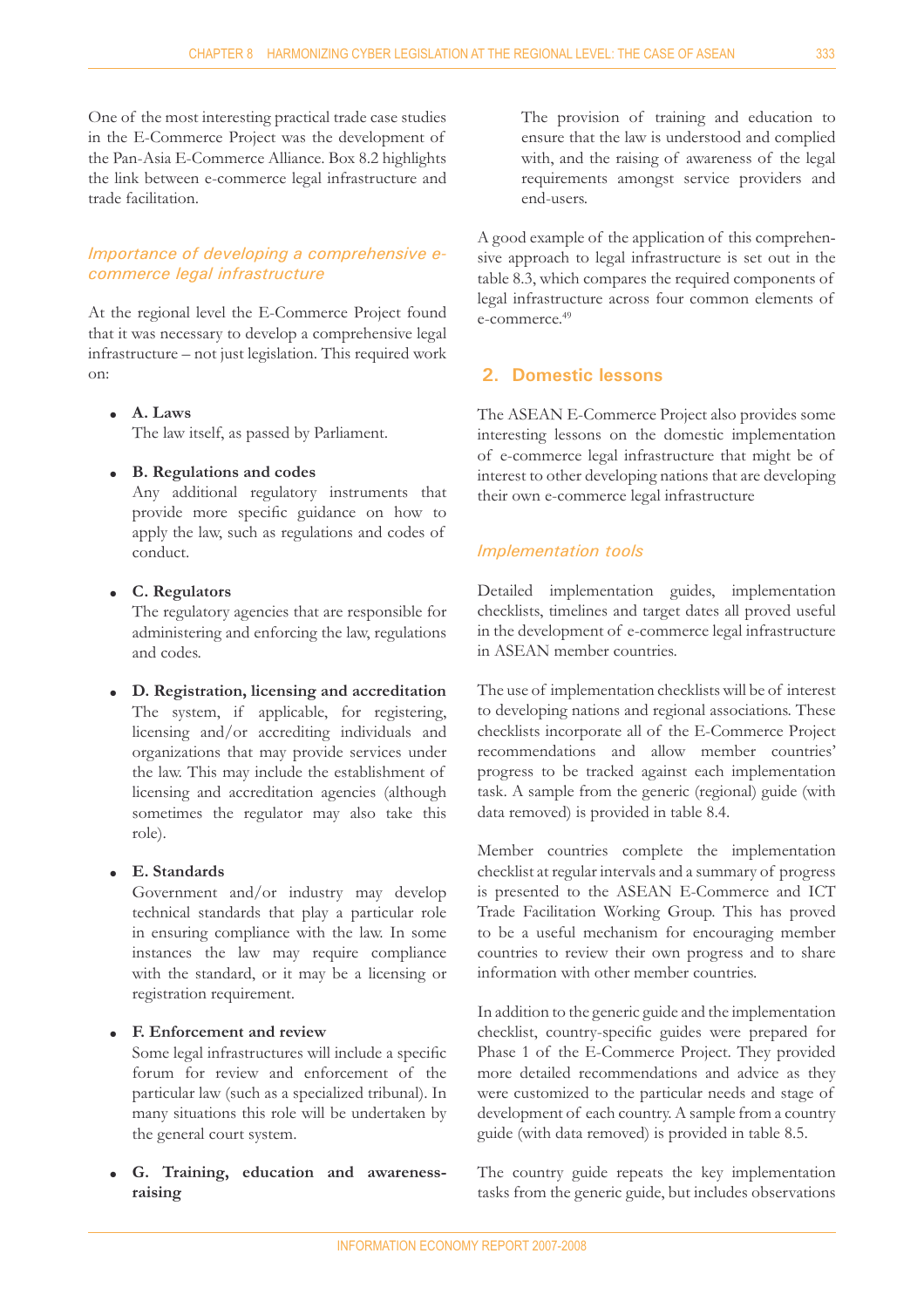# **Box 8.2**

# **The Pan-Asian E-Commerce Alliance**

The Pan-Asian E-Commerce Alliance (PAA) was established in July 2000 by three leading e-business service providers: CrimsonLogic of Singapore, Tradelink of Hong Kong (China), and Trade-Van of Taiwan Province of China. A further six companies,<sup>50</sup> from China, the Republic of Korea, Japan, Malaysia, Macao (China), and Thailand have joined it. These nine members now reportedly represent a total combined membership of more than 150,000 organizations, including most active trading enterprises in the Asian market.<sup>51</sup>

The goal of the PAA is to "promote and provide secure, trusted, reliable and value-adding IT infrastructure and facilities for efficient global trade and logistics".52 To achieve that goal, the PAA has three primary areas of focus:

- The secure and reliable transmission of trade and logistics documents (including the mutual recognition of digital certificates in exchanged electronic documents); •
- The interconnection of network services to provide e-commerce transaction application services for the business community; and •
- The establishment of a Pan-Asian portal to facilitate communication between global businesses. •

The PAA's major initiatives are outlined below:<sup>53</sup>

#### **Secure cross-border transaction services •**

This project facilitates the secure electronic exchange and filing of trade-related documents and logistics information across borders, such as electronic applications for trade permits and tracking of consignments. In 2004, the PAA launched a cross-border customs declaration service and extended its use to freight forwarders.<sup>54</sup>

#### **Mutual recognition of public key infrastructure (PKI) •**

The PAA has established an infrastructure to support both end-to-end digital signatures and digital signatures between service providers.

#### **Cargo tracking service •**

The PAA is working to incorporate a cargo-tracking service into the secure cross-border transaction services that will provide information for freight forwarders on the status of their cargo.

The PAA is seen as a successful and growing initiative to facilitate cross border trade. Its significance is recognized by both ASEAN and APEC.

The ASEAN E-Commerce Legal Infrastructure project has used the PAA as a case study on the links between e-commerce and trade facilitation. The APEC Trade Facilitation Action Plan (2002) encourages member economies to adopt common frameworks for trade-related procedures among enterprises, and specifically names the PAA as an example.<sup>55</sup> The Action Plan seeks to implement the "Shanghai Goal" of reducing business transaction costs by 5 per cent.

While there are no statistics available to demonstrate the exact economic impact of its initiatives, the PAA estimates that savings from electronic transactions in trade chains could reach 20 per cent or more.<sup>56</sup>

The PAA case study demonstrates that there is a clear business demand for electronic services to enable cross-border trading and that, in the absence of government action, businesses are ready and able to take joint action to meet that demand.

Although the PAA has been effective in enabling transactions, there are certain risks and challenges associated with this kind of privatesector-led initiative. Lack of legal certainty regarding the use of electronic documents and digital signatures may mean that Governments or courts will not recognize their validity in the event of a dispute. Even where Governments in the economies represented by PAA members accept the use of electronic documents for certain purposes, such as Customs filing declarations, this does not amount to a governmentwide recognition that can be relied on in other commercial contexts.

*Source:* ASEAN E-Commerce Project, International Developments on Mutual Recognition of Digital Signatures – Discussion paper 6 (internal project materials), ASEAN secretariat and Galexia, July 2007.

and suggestions about appropriate coordination and drafting tasks, and commentary on the suitability of specific laws, provisions and terms.

Lastly, an implementation timeline provided an excellent source of motivation for implementation in member countries. The *ASEAN E-Commerce Project* benefited from two key deadlines. First, ASEAN

Member countries should have enacted domestic legislation to provide legal recognition of electronic transactions by 31 December 2008. Second, by 31 December 2009, ASEAN member countries should have facilitated cross-border electronic transactions and the use of digital signatures through the adoption of better-practice guidelines for electronic contracting and guiding principles for online dispute resolution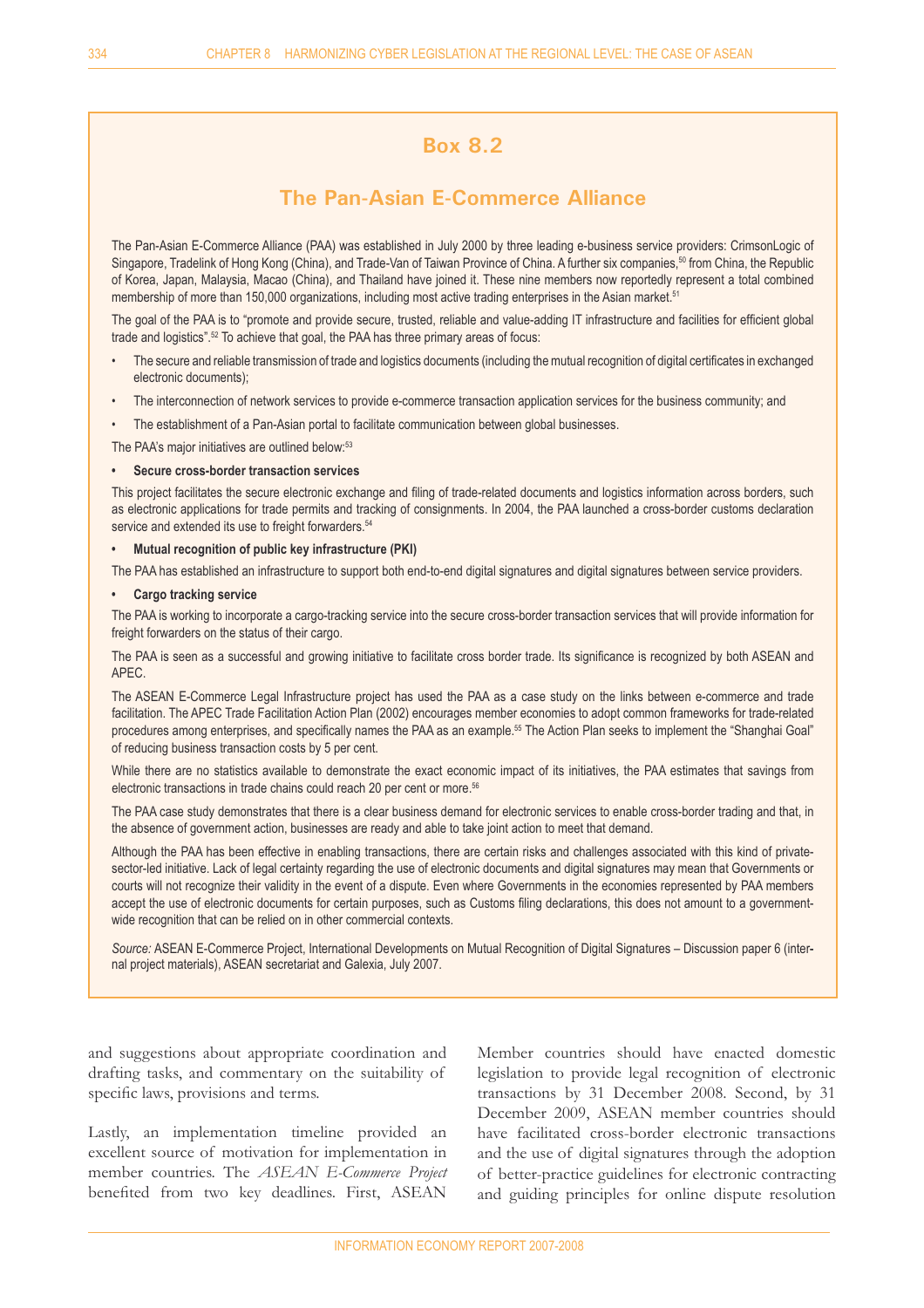# **Table 8.3**

# **Components of an e-commerce legal infrastructure**

| <b>E-commerce legal</b><br>infrastructure<br>components | 1. Online drawing up of<br>contracts                                                                                                                                                                                                                                                                   | 2. Jurisdiction                                                                                                                                                                                       | 3. Authentication                                                                                                                                                                                                                                                                                                            | 4. Electronic payment                                                                                                                                                                                           |
|---------------------------------------------------------|--------------------------------------------------------------------------------------------------------------------------------------------------------------------------------------------------------------------------------------------------------------------------------------------------------|-------------------------------------------------------------------------------------------------------------------------------------------------------------------------------------------------------|------------------------------------------------------------------------------------------------------------------------------------------------------------------------------------------------------------------------------------------------------------------------------------------------------------------------------|-----------------------------------------------------------------------------------------------------------------------------------------------------------------------------------------------------------------|
| <b>Summary</b>                                          | The ability to draw up<br>contracts via electronic<br>means, free of legal<br>restrictions which would<br>require paper records or<br>handwritten signatures.                                                                                                                                          | The ability to determine<br>the jurisdiction of any<br>e-commerce transaction,<br>including determining the<br>applicable law and the<br>appropriate forum for the<br>resolution of disputes.         | The ability to reliably<br>authenticate the parties to<br>an e-commerce transaction<br>and the content of any<br>messages exchanged in the<br>transaction.                                                                                                                                                                   | The ability to complete an<br>e-commerce transaction<br>via a secure and reliable<br>electronic transfer of value.                                                                                              |
| A. Laws                                                 | A broad law may be required<br>which confirms that contracts<br>can be drawn up via<br>electronic means. This law<br>may contain some limited<br>exceptions.                                                                                                                                           | On this issue national laws<br>will not play a significant role.<br>Public international law and<br>international and regional<br>agreements and treaties will<br>be more significant.                | National laws, based on the<br>UNCITRAL model laws and<br>the UN Convention, may be<br>required in order to ensure<br>that digital signatures can<br>be used with confidence in<br>e-commerce transactions.                                                                                                                  | National laws regulating<br>banking, payment systems<br>and the provision of credit<br>may have to be amended<br>to include coverage of<br>electronic payment systems.                                          |
| <b>B.</b> Regulations<br>and codes                      | Usually, no further regulation<br>or codes are required for this<br>aspect of e-commerce law.                                                                                                                                                                                                          | Regulations and codes are<br>unlikely to be required.                                                                                                                                                 | Additional regulations and<br>codes may be required<br>which provide more specific<br>guidance on particular forms<br>of authentication. In addition,<br>a regulation or code may be<br>required in order to establish<br>the rules for recognizing<br>digital certificates issued in<br>other jurisdictions.                | Most of the detailed<br>regulation of electronic<br>payment systems will<br>be contained in specific<br>regulations and codes of<br>conduct. Laws on this topic<br>tend to be very broad.                       |
| <b>C. Regulators</b>                                    | Usually, no specific regulator<br>is required for this aspect of<br>e-commerce law. There is<br>no specific regulator in most<br>jurisdictions for contract law.                                                                                                                                       | Usually, no specific regulator<br>is required for this aspect<br>of e-commerce law. In any<br>case, there is no appropriate<br>regional or international<br>regulator that could fulfil this<br>role. | Either an existing regulator<br>or a new regulator may need<br>to take responsibility for<br>establishing and maintaining<br>the integrity of the public key<br>infrastructure. However, this<br>role may also be undertaken<br>by a non-governmental<br>agency under certain<br>conditions.                                 | Most electronic payment<br>providers will fall within<br>the existing jurisdiction of<br>national financial system<br>regulators, depending on<br>the nature of the service<br>provided.                        |
| D. Registration,<br>licensing and<br>accreditation      | Usually, no specific<br>registration, licensing or<br>accreditation is required for<br>this aspect of e-commerce<br>law. All parties are presumed<br>to have the capacity and<br>ability to enter into online<br>contracts without the need<br>to be registered or obtain<br>particular accreditation. | Usually, no specific<br>registration, licensing or<br>accreditation is required for<br>this aspect of e-commerce<br>law.                                                                              | Some service providers and<br>parties within a public key<br>infrastructure will need to<br>be registered. Mandatory<br>or voluntary licensing may<br>be required. Some form of<br>accreditation will be essential<br>in order to ensure that high<br>standards are maintained<br>in the issuing of digital<br>certificates. | Most electronic payment<br>providers will require a<br>licence at the national level.                                                                                                                           |
| E. Standards                                            | Technical standards for the<br>formation of online contracts<br>may be useful, but are not<br>essential. They should not<br>be required in jurisdictions<br>where a "technology neutral"<br>approach has been adopted.                                                                                 | Some international<br>standards have already been<br>developed for the allocation<br>of jurisdiction in online<br>contracts.                                                                          | Technical standards will play<br>an important role in ensuring<br>interoperability. These<br>standards may be referred<br>to in the law or regulations,<br>or their use might be left to<br>market forces.                                                                                                                   | There are a plethora of<br>international and national<br>technical standards which<br>apply to the electronic<br>transfer of funds. These help<br>to ensure interoperability and<br>to encourage best practice. |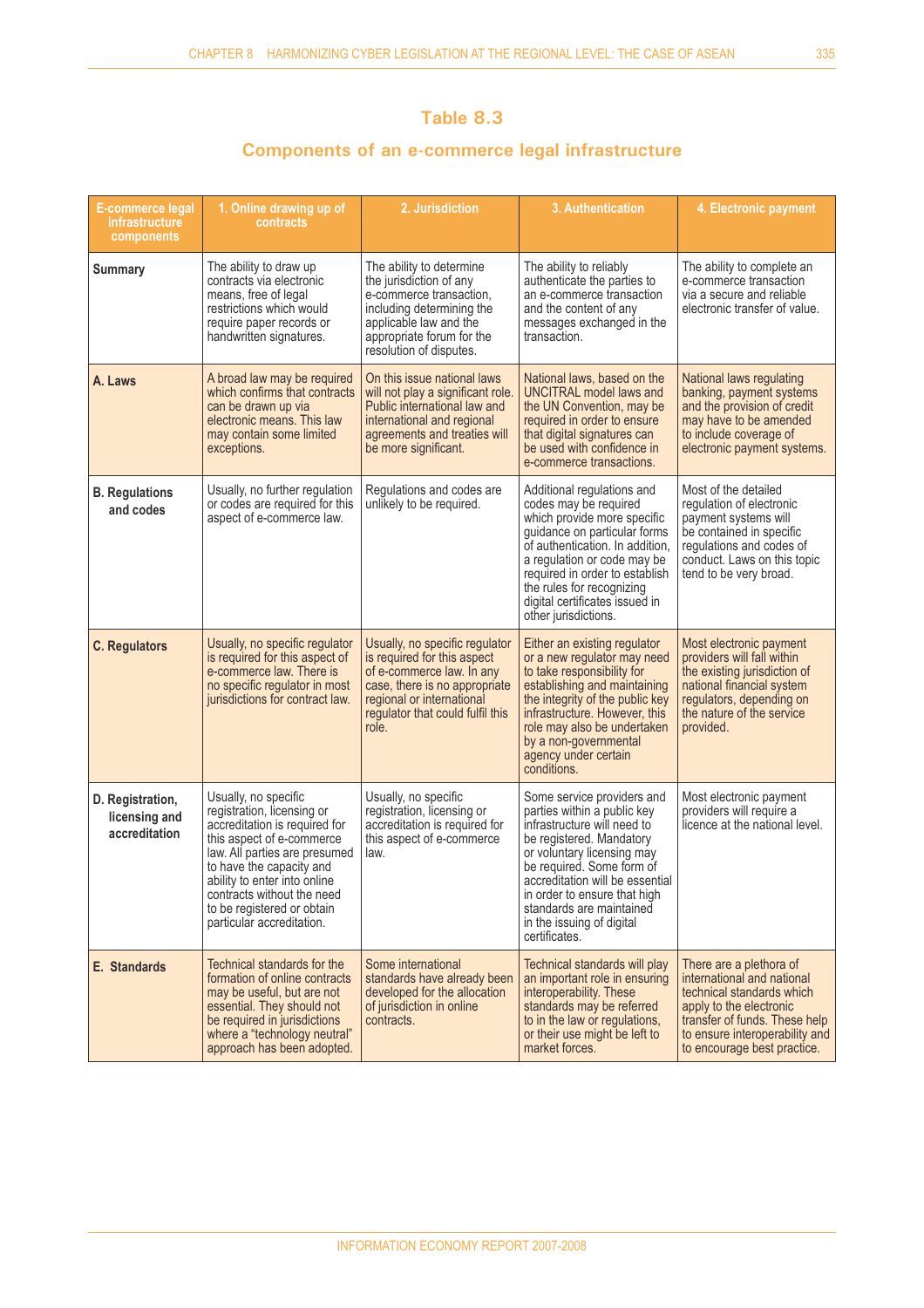| <b>E-commerce legal</b><br><i>infrastructure</i><br>components | 1. Online drawing up of<br><b>contracts</b>                                                                                                                                                                                                                                                 | 2. Jurisdiction                                                                                                                                                                                                                                      | 3. Authentication                                                                                                                                                                                               | 4. Electronic payment                                                                                                                                                                                                                  |
|----------------------------------------------------------------|---------------------------------------------------------------------------------------------------------------------------------------------------------------------------------------------------------------------------------------------------------------------------------------------|------------------------------------------------------------------------------------------------------------------------------------------------------------------------------------------------------------------------------------------------------|-----------------------------------------------------------------------------------------------------------------------------------------------------------------------------------------------------------------|----------------------------------------------------------------------------------------------------------------------------------------------------------------------------------------------------------------------------------------|
| F. Enforcement<br>and review                                   | The general court system is<br>likely to provide adequate<br>enforcement and review<br>of the online formation of<br>contracts. However, there<br>may need to be some minor<br>changes to court rules and<br>procedures regarding the<br>admission of evidence etc.                         | The courts will have<br>a significant role in<br>enforcement and review of<br>jurisdiction. In the absence<br>of international and regional<br>agreements and treaties.<br>the courts will decide the<br>jurisdiction of e-commerce<br>transactions. | The general courts will<br>play a limited role in the<br>enforcement and review of<br>the use of digital certificates.<br>Some enforcement and<br>review activities may also be<br>undertaken by the regulator. | The general courts will<br>play a limited role in the<br>enforcement and review<br>of the use of electronic<br>payment systems. Some<br>enforcement and review<br>activities may also be<br>undertaken by the relevant<br>regulator/s. |
| G. Training,<br>education and<br>awareness-<br>raising         | Education regarding the<br>correct drawing up of online<br>contracts may be important<br>amongst industry and<br>consumers. There may also<br>need to be some general<br>awareness-raising activity to<br>overcome any assumption<br>by parties that all contracts<br>must be "in writing". | <b>Education regarding</b><br>jurisdiction may become<br>an important requirement,<br>especially if no international<br>or regional agreement is<br>reached on this matter.                                                                          | Training, education and<br>awareness raising will all<br>play an important role in<br>promotion of the use of<br>digital certificates.                                                                          | Training, education and<br>awareness raising will<br>all play an important role<br>in promotion of the use<br>of electronic payment<br>systems. This is essential<br>in developing consumer<br>trust and confidence in<br>e-commerce.  |

### **Table 8.3** *(continued)*

*Source:* C Connolly and P van Dijk, What is e-commerce legal infrastructure? Galexia, June 2004.

services in ASEAN, as well as a mutual recognition framework for digital signatures.

The use of deadlines worked well in ASEAN as it provided a source of motivation. Deadlines have also helped staff that are responsible for implementing ecommerce legal infrastructure at the domestic level to obtain funding and support from senior government officials

#### *Importance of aligning domestic and international e-commerce laws*

It is important for countries not to have two e-commerce laws (one for domestic transactions and one for international transactions). That situation may arise where a country signs international agreements (e.g. the United Nations Convention on Electronic Contracting or a specific free trade agreement) that apply a particular legal standard only to cross-border contracts.

This issue was considered in detail in the E-Commerce Project and the Singapore case study in box 8.3 provides useful lessons for other countries.

#### *Information-sharing*

Information-sharing was seen as one of the most important tools in ASEAN, as its member countries include both developed and developing nations. Information-sharing required the publication of legislation and draft legislation in a common language (English) and the availability of legislation and related documents in electronic form.

During the project, an electronic repository of all relevant E-commerce primary materials (Acts, legislation, conventions and guidelines) was developed and hosted by Galexia on a secure project extranet. All ASEAN member countries provided an official English translation of at least one major legal instrument for inclusion in that repository and the materials are regularly accessed and searched by hundreds of government representatives across the region.

ASEAN is considering options for the permanent hosting of those materials after completion of the project.

#### *Implementation assistance*

Many developing nations are not able to develop effective e-commerce legal infrastructure without some form of external assistance. Several ASEAN member countries have benefited from external assistance, including training programmes and advisory services on the legal aspects of e-commerce provided by UN organizations such as UNCTAD,<sup>57</sup> UNCITRAL,<sup>58</sup> and UNESCAP.<sup>59</sup>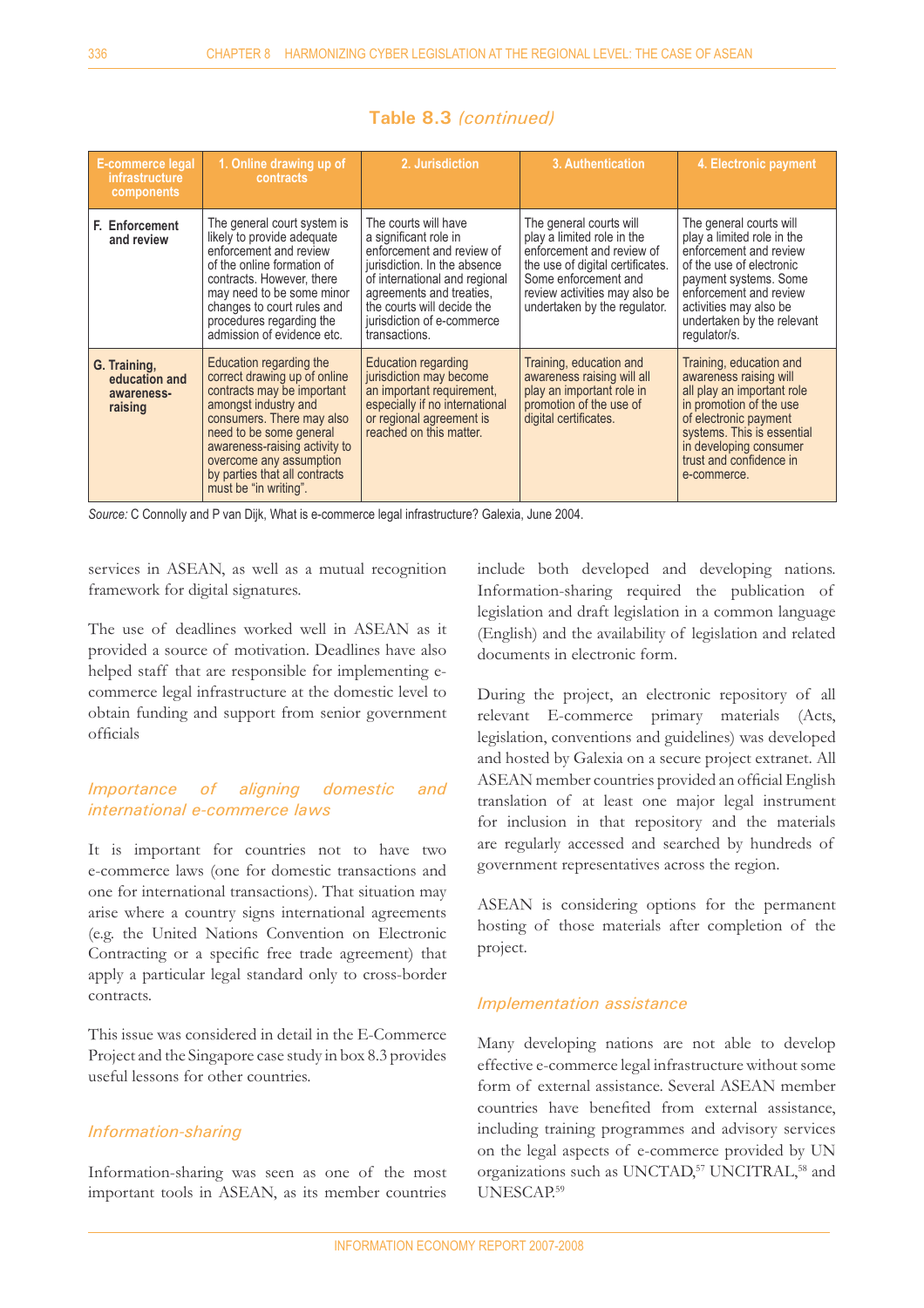## **Table 8.4**

### **Sample generic implementation guide**

| <b>Phase 1. Guideline 3: E-Commerce Law Availability</b><br>E-commerce legislation (including drafts where publicly available) should be made available in English and in electronic form. |               |          |           |                                        |          |         |             |                  |          |                 |
|--------------------------------------------------------------------------------------------------------------------------------------------------------------------------------------------|---------------|----------|-----------|----------------------------------------|----------|---------|-------------|------------------|----------|-----------------|
| <b>Implementation Task</b><br>(from the Phase 1 Generic Implementation Guide (GG1))                                                                                                        | <b>Brunei</b> | Cambodia | Indonesia | Lao People's<br>Democratic<br>Republic | Malaysia | Myanmar | Philippines | <b>Singapore</b> | Thailand | <b>Viet Nam</b> |
| 3A. Include e-commerce legislation in an online legislation collection                                                                                                                     | □             | п        | □         | П                                      | □        | □       | □           | □                | п        | □               |
| <b>3B.</b> Ensure that the e-commerce legislation is available in English                                                                                                                  | □             | □        | □         | П                                      | □        | □       | □           | □                | □        | П               |
| <b>3C.</b> Ensure that the e-commerce legislation is easily searchable                                                                                                                     | □             | □        | □         | П                                      | □        | □       | □           | □                | □        | □               |
| <b>3D.</b> Promote e-commerce legislation through prominent links from a<br>well-used business or trading portal                                                                           | □             | П        | □         | П                                      | п        | □       | □           | □                | П        | ш               |
| 3E. Ensure that a plain-language summary of the e-commerce<br>legislation is available online                                                                                              | □             | П        | □         | П                                      | □        | □       | □           | □                | п        |                 |

*Source:* ASEAN E-Commerce Project, Generic Implementation Guide 1 (internal project materials), ASEAN secretariat and Galexia, January 2006.

# **Table 8.5**

### **Sample country implementation guide**

| <b>Progress on Guideline 9: Recognition Criteria</b>          |                                                                          |  |   |  |  |
|---------------------------------------------------------------|--------------------------------------------------------------------------|--|---|--|--|
| <b>Coordinating agency</b>                                    |                                                                          |  |   |  |  |
| <b>Coordination tasks</b>                                     |                                                                          |  |   |  |  |
| <b>Drafting agency</b>                                        |                                                                          |  |   |  |  |
| <b>Drafting tasks</b>                                         |                                                                          |  |   |  |  |
| <b>Check</b><br><b>Notes</b><br><b>Implementation task</b>    |                                                                          |  |   |  |  |
| 9A. Develop recognition criteria                              |                                                                          |  | П |  |  |
| 9B. Assess compatibility with APEC guidelines                 |                                                                          |  | п |  |  |
| 9C. Ensure that recognition criteria are available in English |                                                                          |  | П |  |  |
| 9D. Ensure that recognition criteria are available online     |                                                                          |  | п |  |  |
|                                                               | <b>9E.</b> Use definitions that are consistent with international models |  |   |  |  |

*Source:* ASEAN E-Commerce Project, Country Guide 1 (internal project materials), ASEAN secretariat and Galexia, December 2005.

UNCTAD's technical assistance includes the delivery of training activities and the provision of policy advice to help in the preparation of e-commerce laws taking into account national legislation and priorities, as well as regional harmonization initiatives.

With regard to ASEAN, UNCTAD has organized a series of awareness-raising workshops in Lao PDR and Cambodia since 2003 in cooperation with the Science Technology and Environment Agency of the Lao People's Democratic Republic and the Cambodian Ministry of Commerce, in an effort to help those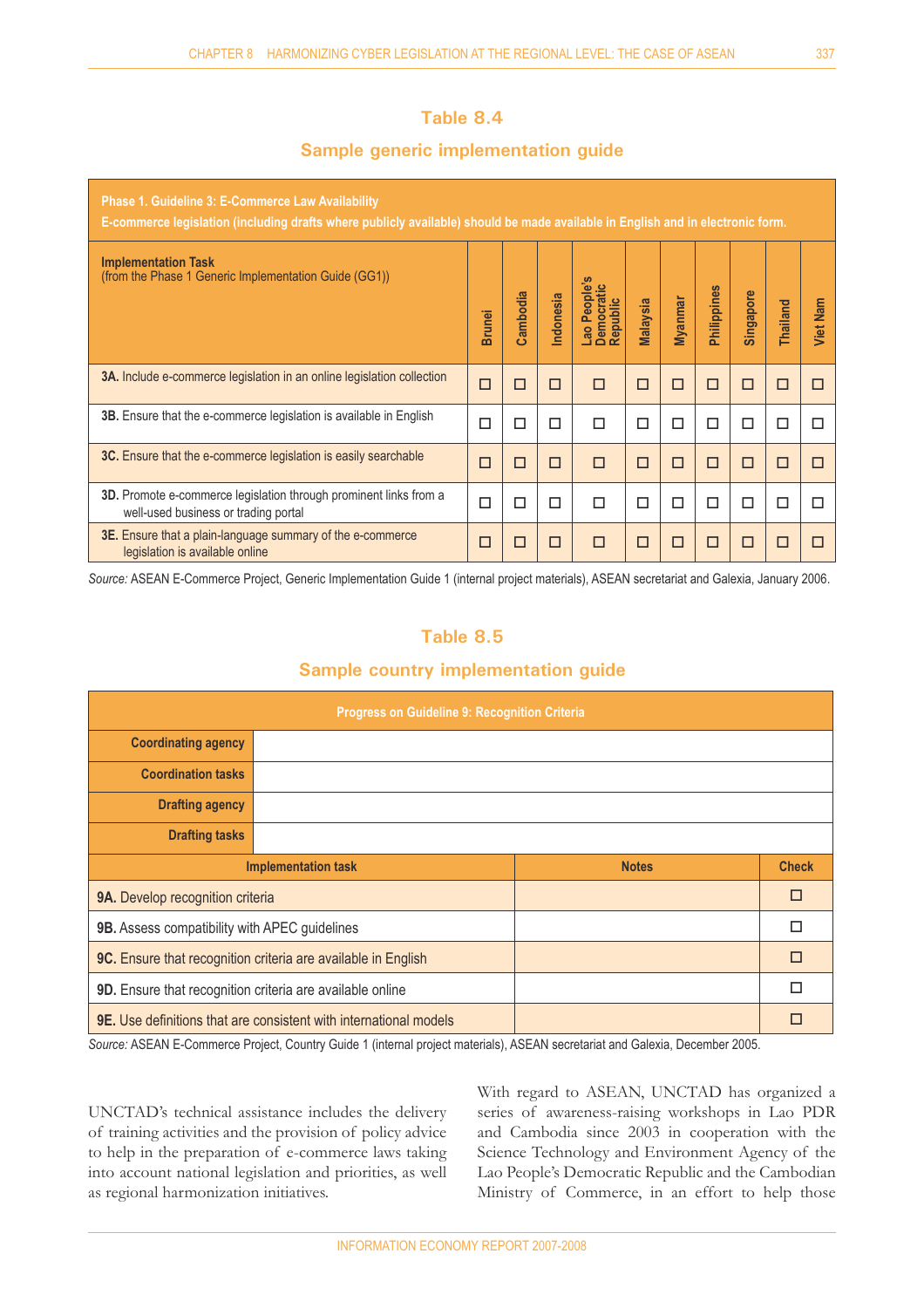countries move forward in passing a law on electronic commerce before 2008, the deadline set by the e-ASEAN initiative. The objective was to create greater awareness and better understanding of the legal implications of e-commerce among policymakers and the business community.

The workshops were followed by an assessment of the need for law reform in the light of the current state of e-commerce development of the two countries. In the Lao People's Democratic Republic and Cambodia, technical assistance was provided to the drafting groups who are currently working on a draft decree to reflect the national legal system, as well as ASEAN

and international best practice. It was agreed that the most appropriate approach was one of relative simplicity compared to that of its ASEAN partners, bearing in mind the current state of development in Lao PDR and Cambodia, particularly concerning electronic commerce. The drafting process reflected five principles: (a) simplicity, reflecting the current state of development in the countries; (b) flexibility, recognizing that in the future more complex rules may be required; (c) reflecting regional best practice of ASEAN partners, based on existing laws and draft recommendations; (d) consistency with international harmonization initiatives from UNCITRAL; and (e) consistency with existing national laws.

# **Box 8.3**

### **Singapore and the UN Convention**

The UN Convention on the Use of Electronic Communications in International Contracts 2005 <sup>60</sup> seeks to enhance the legal certainty and commercial predictability of international electronic transactions by setting out a number of interpretive rules for the use of electronic communications in negotiating and drawing up contracts.

In 2004 the Infocomm Development Authority of Singapore and the Attorney-General's Chambers began a joint public review of the Electronic Transactions Act 1998<sup>61</sup> (ETA) and the Electronic Transactions (Certification Authority) Regulations 1999,<sup>62</sup> partly in the context of substantial progress towards concluding a text for the subsequently adopted Convention.

Singapore was the first ASEAN member country to conduct such a review, and its experience should be helpful for other ASEAN members when considering whether to become a party to the convention (or at least to make their e-commerce legislation consistent with it). The written and publicly available submissions received from legal and commercial experts ensure that government attention is informed by the widest range of relevant expert stakeholders. The consultative process is also assisted by encouraging readers of the submissions to respond to a series of structured policy questions.

Stage 1 of the public consultation concerned possible amendments to the ETA relating to electronic contracting which might be desirable in the light of the convention. The consultation paper entitled *Stage I: Electronic Contracting Issues* <sup>63</sup> highlights the main changes and issues that might arise from adopting the convention, notably:

- The recognition of e-signatures particularly whether the requirements in relation to function and reliability in the convention are consistent with current legal provisions; •
- The rules on time and place of dispatch and receipt particularly whether the present rules should be amended to be consistent with the convention's rules on controlling and retrieving electronic messages; •
- Automated systems particularly the status of e-contracts resulting from interaction with automated systems, as well as issues relating to errors made by a person in communication with an automated system; and •
- Miscellaneous issues including the validity of incorporating terms and conditions by reference in electronic communication, and whether legislation relating to the sale of goods in the physical world also applies to electronic goods. •

The consultation paper of the joint review, *Stage III: Remaining Issues*,<sup>64</sup> recognizes that if the convention is widely adopted by other countries, it will set an international standard.65 To enhance Singaporean commerce, it would be in Singapore's interest to have laws which are consistent with international standards. If Singapore accedes to the convention, it is likely that the regime applicable under the convention will be adopted for all contractual transactions, whether local or international. The Electronic Transactions Act 1998 will therefore have to be amended to be consistent with the provisions of the convention. To have two separate legal regimes for local and international contracts is considered confusing, especially since in electronic transactions it is often difficult to determine whether one is contracting with a local or foreign party.

Singapore signed the Convention on 6 July 2006.<sup>66</sup>

*Source:* ASEAN E-Commerce Project, Framework Document (internal project materials), ASEAN secretariat and Galexia, September 2006.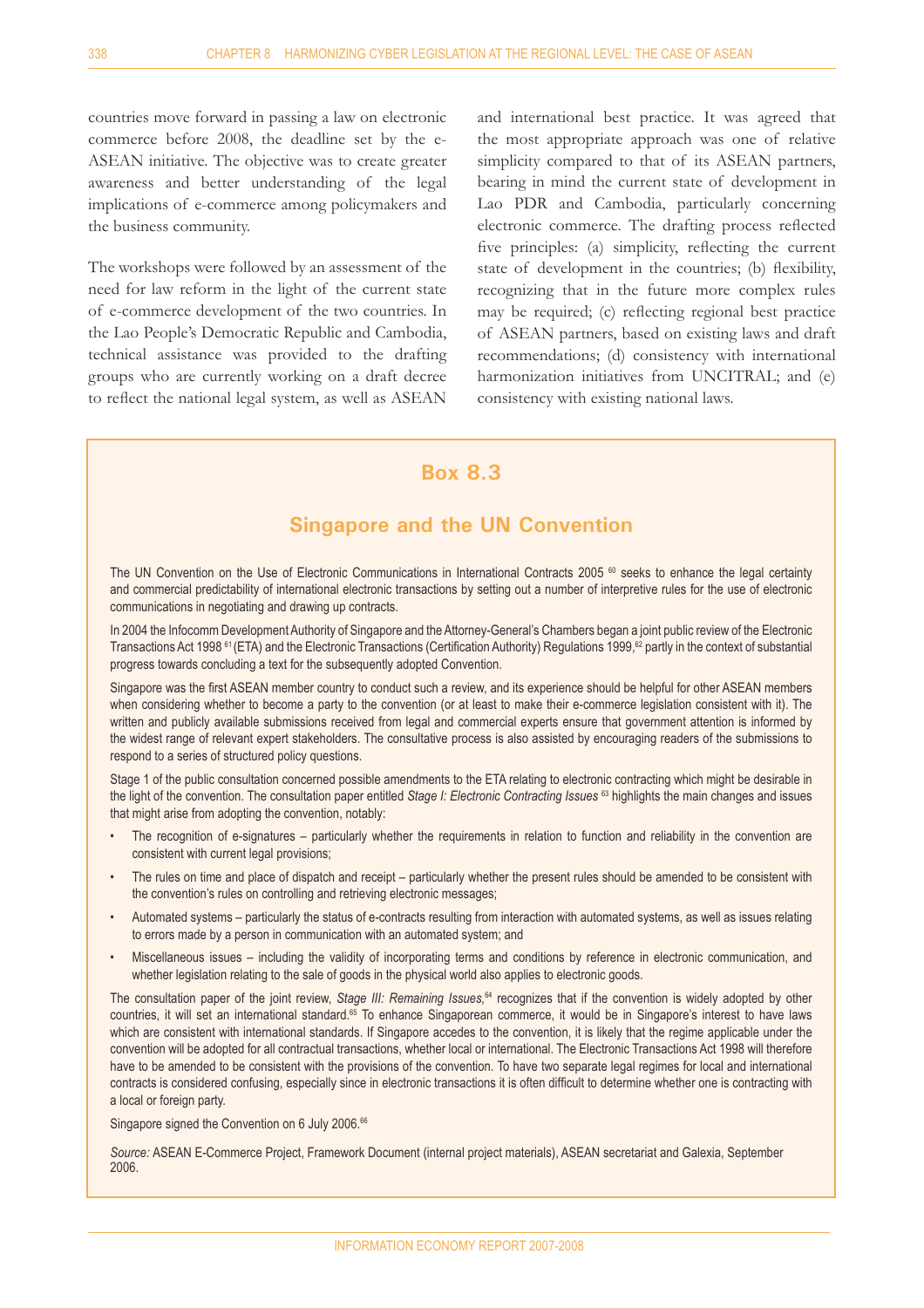# **D. Concluding remarks and policy recommendations**

Although the ASEAN E-Commerce Project has had some success in delivering rapid progress in the development of a harmonized e-commerce legal infrastructure in ASEAN, it also reinforces some of the significant challenges faced by organizations in implementing harmonization projects of this type or implementing domestic e-commerce legal infrastructure.

During the project, ASEAN member countries noted a number of implementation challenges that they faced, and that are likely to be common to many other countries, especially developing countries. Key challenges include securing government policy support, identifying sufficient funding, and obtaining relevant training and assistance.

Thus, many developing nations may need some form of external assistance to develop effective e-commerce legal infrastructure. Several ASEAN member countries have benefited from external assistance, including training programmes and advisory services on the legal aspects of e-commerce provided by various United Nations organizations, such as UNCITRAL and UNCTAD.

Some challenges remain regarding in particular online jurisdiction, which is a significant policy issue in the development of cyberlaws and international trade. Although online jurisdiction was considered in some detail in ASEAN, it remains a major challenge. Online jurisdiction is likely to be of interest to many regional and multi-national organizations that are attempting to harmonise e-commerce legal infrastructure. Unfortunately, the issue of online jurisdiction does not have a "neat" solution and further work is required both in ASEAN and elsewhere on harmonization of that issue.

#### *Policy recommendations to Governments and regional institutions considering harmonization of e-commerce legal infrastructure*

The following policy recommendations, drawn from the ASEAN experience, could help Governments and regional institutions considering harmonization of e-commerce legal infrastructure. Some of the recommendations may also be relevant to developing countries that are in the process of reviewing existing laws or drafting new ones.

#### **1. Focus on international interoperability**

Part of the success of the ASEAN E-Commerce Project is due to its focus on global harmonization and international interoperability, rather than merely on regional harmonization. This focus on international interoperability included the selection of international models and templates, particularly the UN Convention on Electronic Contracting, for the implementation of domestic e-commerce law in ASEAN member countries. This ensured that ASEAN's e-commerce legal infrastructure would also be compatible with international developments, providing greater certainty for consumers and greater consistency for businesses.

#### **2. Focus on trade facilitation**

ASEAN has a strong focus on trade facilitation and is conducting a range of trade facilitation projects and activities. Trade facilitation was also included as an objective of the ASEAN E-Commerce Project. This resulted in constant testing of the project outputs against trade facilitation objectives. Some key recommendations that resulted from this focus were the recommendation to limit e-commerce law exemptions that impact on trade and the recommendation to adapt e-commerce laws to provide for cross-border recognition of electronic transactions.

#### **3. Implementation tools**

The ASEAN project shows that there is a need for detailed implementation tools to help developing countries implement e-commerce legal infrastructure, rather than simply high-level recommendations or generic discussion papers. The implementation tools used in the ASEAN project included regional implementation guides, country-specific implementation guides, implementation progress checklists and implementation timelines. All of these implementation tools were considered vital by project participants in achieving harmonization within the ambitious timelines set by ASEAN.

#### **4. Comprehensive legal infrastructure**

The ASEAN project shows the importance of developing comprehensive legal infrastructure, not just written laws. In the project work was undertaken on laws; regulations and codes; regulators; registration, licensing and accreditation; standards; enforcement and review; and training, education and awareness-raising.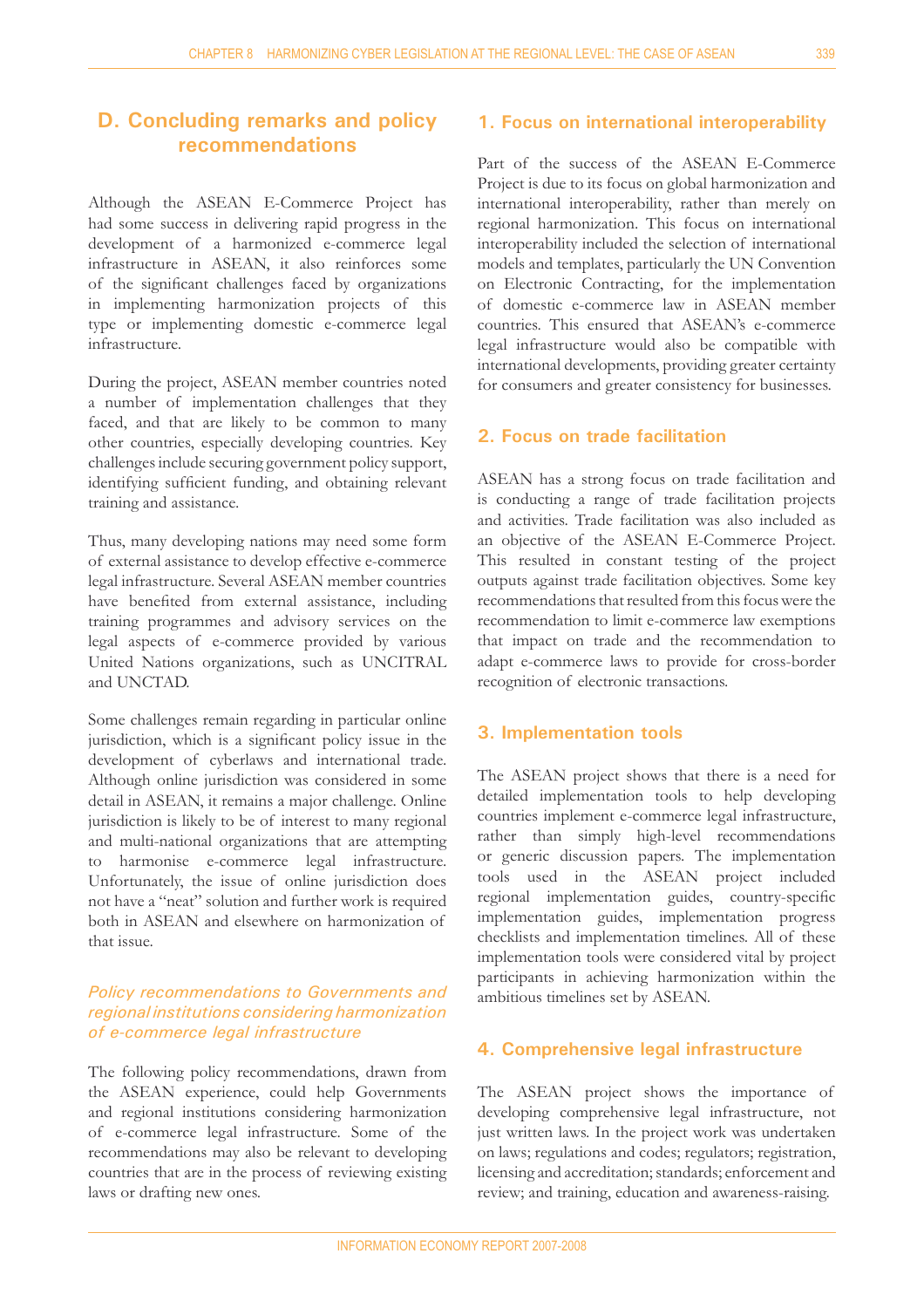#### **5. Aligning domestic and international e-commerce laws**

The ASEAN project shows the importance of aligning domestic and international e-commerce laws to avoid overlaps and inconsistencies. Although this is perhaps a lower priority issue than some of the other policy recommendations in this section, it is still important for countries to minimize inconsistencies and duplications in order to create a smooth, consistent legal platform for businesses engaging in e-commerce in the region.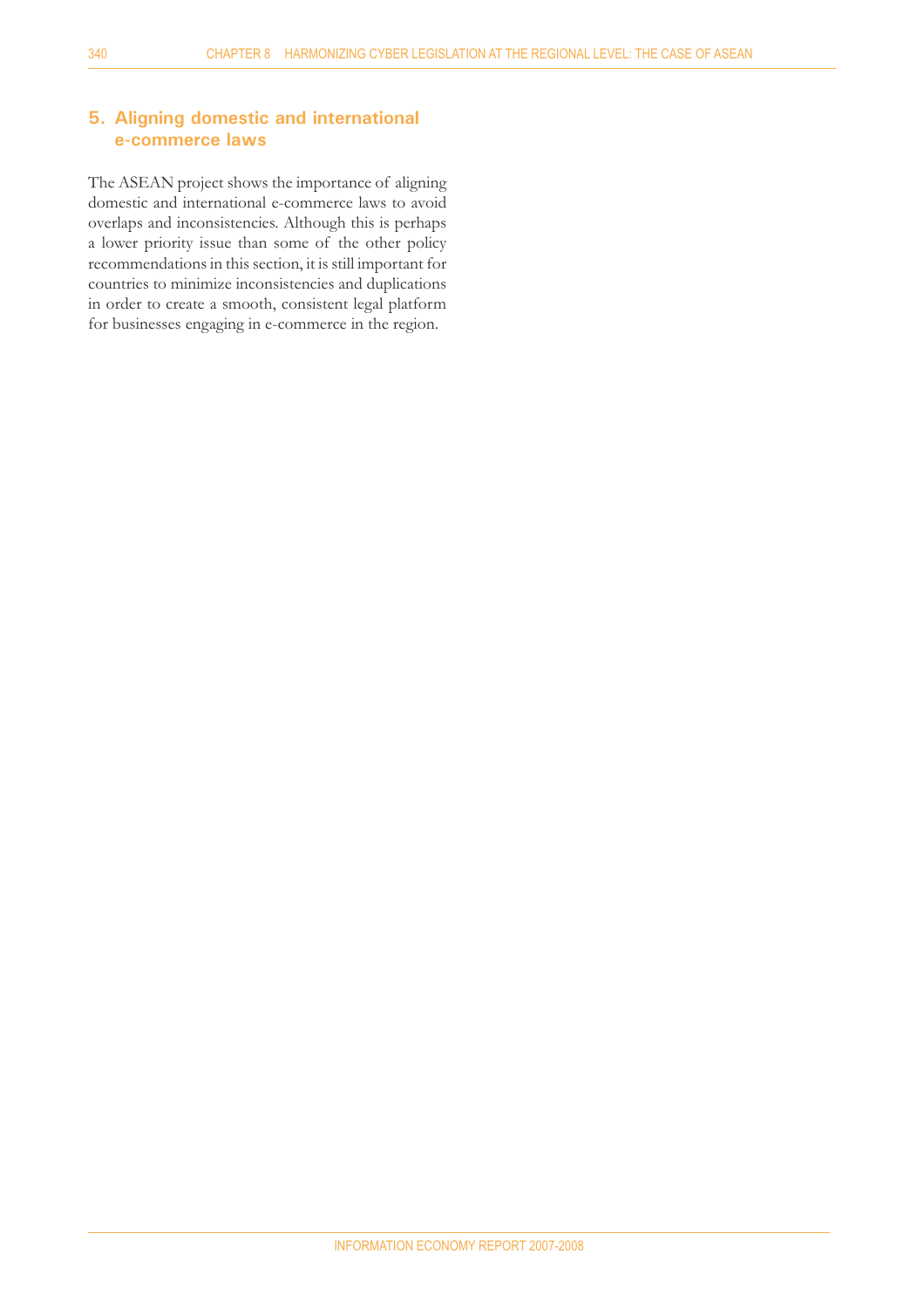# **Annex 8.1**

# **ASEAN's countries' legislation**

Electronic Transactions Order 2000 (Brunei) [Draft] Law on Electronic Commerce 2007 (Cambodia) [Draft] Bill of Act of the Republic of Indonesia on Electronic Information and Transactions (Indonesia) [Draft] Law on Electronic Commerce 2006 (Lao People's Democratic Republic) Electronic Commerce Act 2006 (Malaysia) Electronic Transactions Law 2004 (Myanmar) Electronic Commerce Act 2000 (Philippines) Electronic Transactions Act 1998 (Singapore) Electronic Transactions Act 2002 (Thailand) Electronic Transaction Law 2005 (Viet Nam)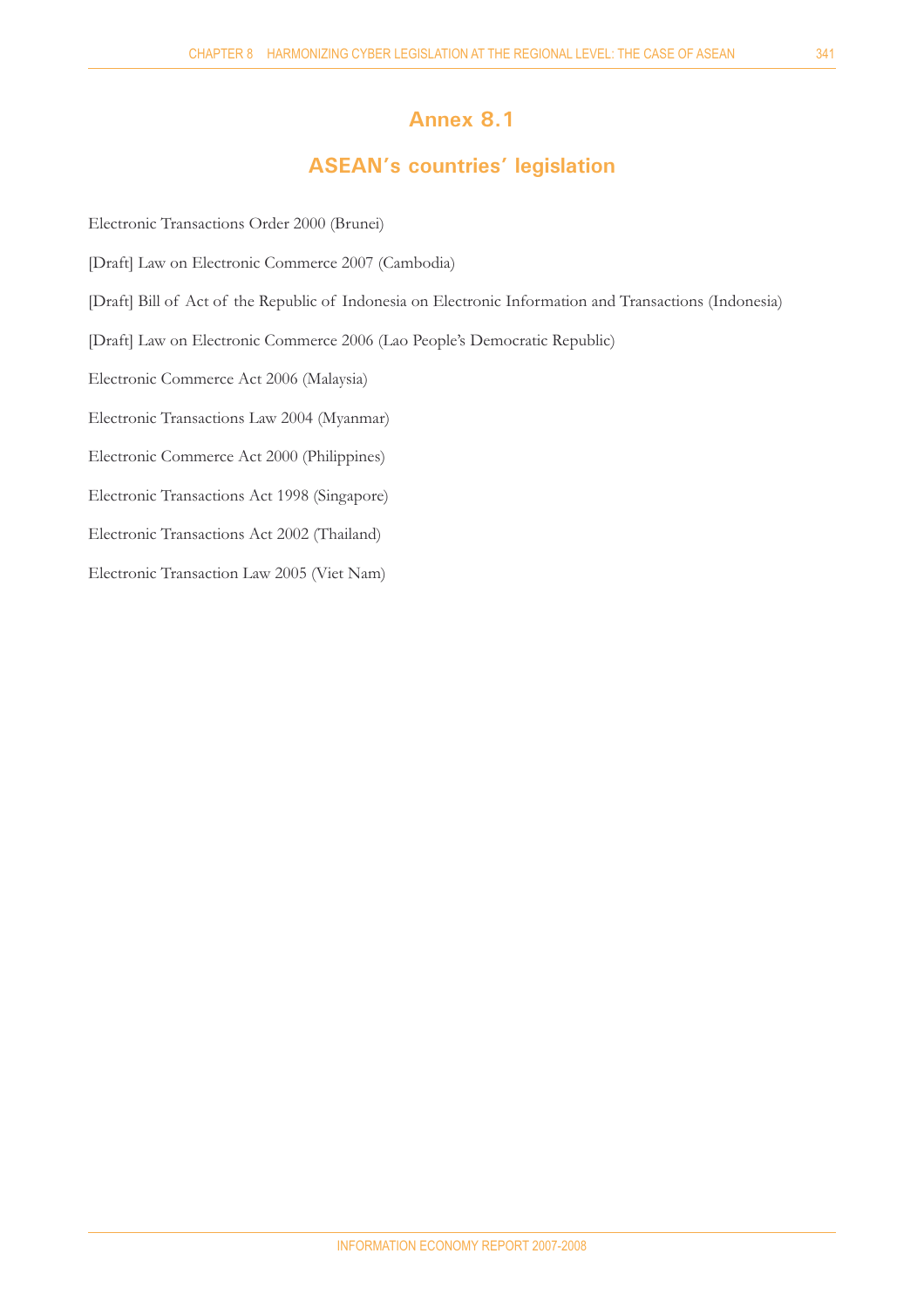# **Annex 8.2**

# **Survey on e-commerce legislation in developing countries**

To take stock of initiatives by developing countries in the area of e-commerce and law reform, the UNCTAD secretariat sent out a questionnaire focusing on the action undertaken by developing countries to adapt their legislation to e-commerce. Governments were invited to complete the questionnaire, and to provide a copy of their e-commerce legislation. UNCTAD also took advantage of a training course on the legal aspects of Ecommerce organized for Latin American Integration Association (ALADI) member States in August 2007 to gather responses.<sup>67</sup>

The questionnaire asked whether countries had prepared national or regional e-commerce legislation. Questions were designed to identify the approach chosen and the priority given to e-commerce legal issues in the legislative process. Other questions focused on issues related to the enforcement of e-commerce legislation and the impact of such legislation on trade and development.

Responses to the questionnaire were received from Albania, Angola, Argentina, Bolivia, Brunei Darussalam, Chile, China, Costa Rica, Croatia, Cuba, Djibouti, Ecuador, El Salvador, Lao People's Democratic Republic, Lebanon, Malaysia, Mauritius, Mexico, Nicaragua, Pakistan, Paraguay, Peru, the Philippines, Qatar, the Republic of Korea, the Russian Federation, Senegal, South Africa, Sri Lanka, Turkey, Uruguay and Venezuela (Bolivarian Republic of).

It emerges from the 32 responses that 20 countries have already adapted their national legislation to ecommerce and 8 are in the process of doing so. In order of priority, Governments have focused on e-transactions, information security law (including public key infrastructure and cybercrime), consumer protection, intellectual protection rights, ISPs' liability, privacy, dispute resolution and e-contracting. To prepare their legislation, 20 countries have considered the UNCITRAL Model Law on E-commerce; 25 have considered the UNCITRAL Model Law on Electronic Signatures and 11 have considered the UNCITRAL Convention on the Use of Electronic Communications in International Contracts, while a few of them have actually adopted, signed or ratified the UNCITRAL e-commerce instruments (2 the Model Law on E-commerce; 11 the Model Law on Electronic Signatures and 5 the United Nations Convention). Eight countries have based their legislation on the European Directive on E-commerce, and 2 on the US e-commerce laws, while other countries have considered legislation adopted by France, Germany, India, Spain, Singapore and the United Arab Emirates.

The survey revealed that in most cases Governments, through the Ministry of Commerce, took early steps to adapt the legal and regulatory framework for e-commerce (between 1997 and 2002), while national ICT master plans were developed at a later stage or are being developed. When the legislation was not yet drafted, it became part of the national ICT plans. The survey reported eight countries that included it in their national ICT master plan.

As well as the adoption of e-commerce legislation, countries are concerned as regard its application and effectiveness, and one of the issues stressed in the survey was the building of capacities of legal professionals. To ensure enforcement of laws and regulations, countries such as Chile, Cuba, Ecuador, the Philippines and Sri Lanka have put in place programmes to train judges and civil servants in various e-commerce legal issues such as digital signatures, security and data protection. In Sri Lanka, capacity development through seminars and workshops was conducted by the Ceylon Chamber of Commerce and the Bankers' Association, and an ICT legal capacitybuilding programme through the Intellectual Property and Law Advanced Diploma Programme of Sri Lanka Law College has been developed. A large majority of reporting countries have not yet put in place any capacity-building programmes but intend to develop policies and initiatives in order to ensure the enforcement of e-commerce laws.

The main challenges reported by countries in terms of enforcement of e-commerce legislation included not only the lack of human resources in the legal community but also the lack of public awareness about the scope and application of the law and its benefits, and the legal security of e-business through the legislation adopted. More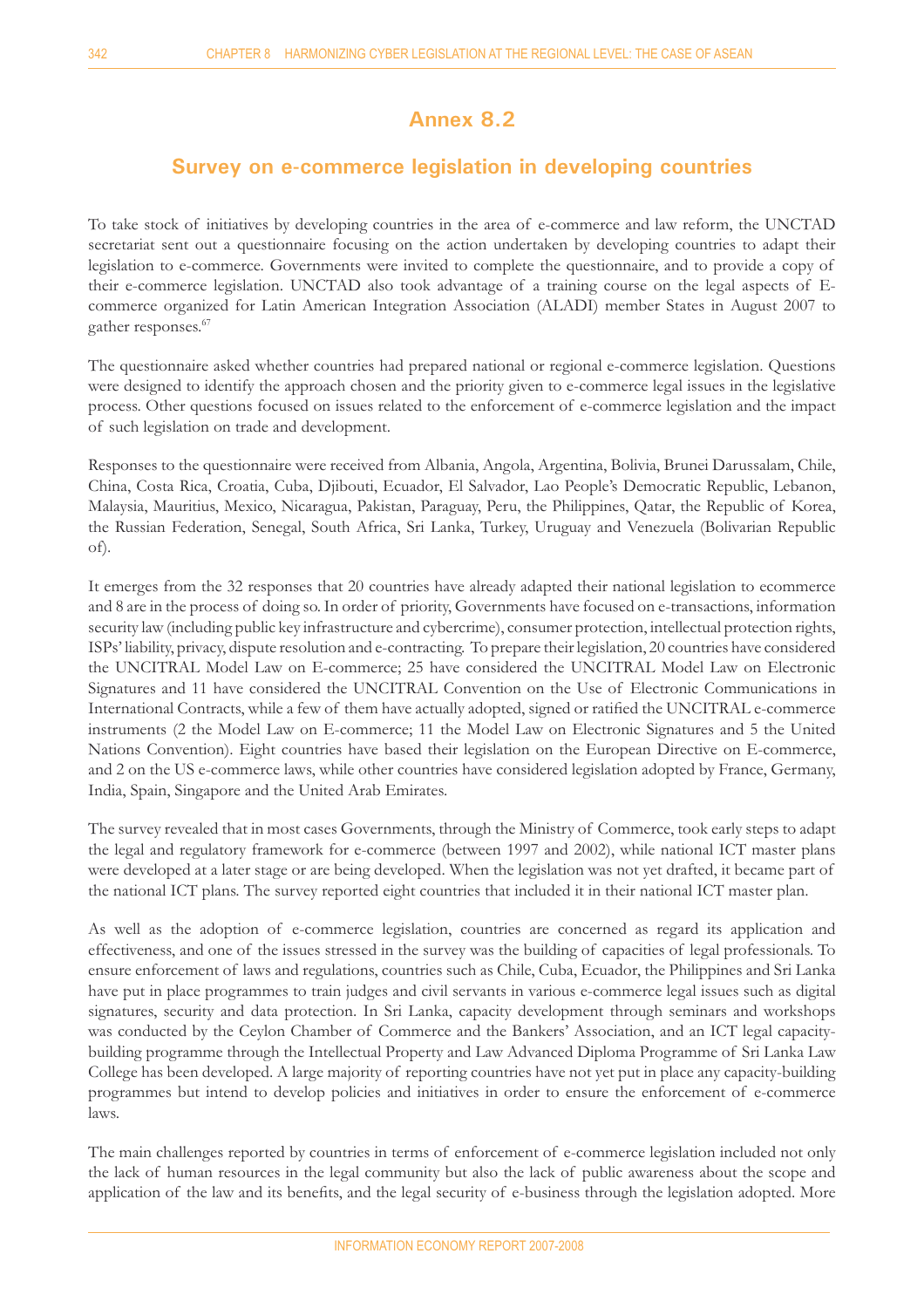broadly, countries reported consumers' the lack of trust in the security of e-commerce transactions and privacy protection, the difficulty in setting up the technical infrastructure (public key infrastructure, for example) and the need to accompany legal reform by a broader national reform of the information economy in order to seize the benefits of e-commerce.

For example, following the adoption of the Electronic Commerce Act in 2000, the Government of the Philippines has organized seminars and briefings on various e-commerce-related issues and concerns. Moreover, different groups have also been created among the agencies concerned, for example, technical working groups to discuss and address specific issues and concerns, including legal issues reagrding e-commerce, such as but not limited to, data protection, e-payment, public key infrastructure and consumer protection. The adoption of ecommerce legislation by the Philippines was accompanied by initiatives to create awareness of e-commerce opportunities, as well as the definition of an ICT roadmap for 2006–2010 entitled "Empowering a Nation through ICT: The Philippine Strategic Roadmap for the Information and Communications Technology Sector", issued by the Commission on Information and Communications Technology in October 2006.

The survey enquired about existing law cases since the implementation of e-commerce legislation. Only the Republic of Korea reported cases related to e-commerce issues such as data protection, domain names, electronic payment, consumer protection, patents, electronic contract formation, system integration and web-hosting. Sri Lanka mentioned ongoing cases before the Commercial High Court of Appeal, and the Philippines reported a criminal case in the Metropolitan Trial Court (MTC) in Manila in 2005 in which a hacker pleaded guilty to hacking the government portal "gov.ph" and other government websites.

The survey asked about the impact of the introduction of e-commerce legislation on the development of ecommerce activities. A majority of countries responded that the establishment of a legal and regulatory framework had led to increased ICT-related business opportunities (15 countries) and attracted foreign direct investment (7 countries). However, in most countries, there were no baseline studies on e-commerce activities prior to the introduction of e-commerce legislation. According to the Government of Croatia, while recent studies show an increase in ICT-related business opportunities and increased in foreign investments, it would be hard to attribute those developments to the introduction of e-commerce legislation only. The Republic of Korea reported that e-commerce transactions in 2005 had increased by 14.1 per cent compared with 2004, and according to the government, e-commerce legislation plays a substantial role in the development of the country's e-commerce economy, providing a supportive and conducive environment for e-commerce. In less developed countries, for example the Lao People's Democratic Republic, the authorities reported that legislation creates confidence for ecommerce users and facilitates electronic-based business activities.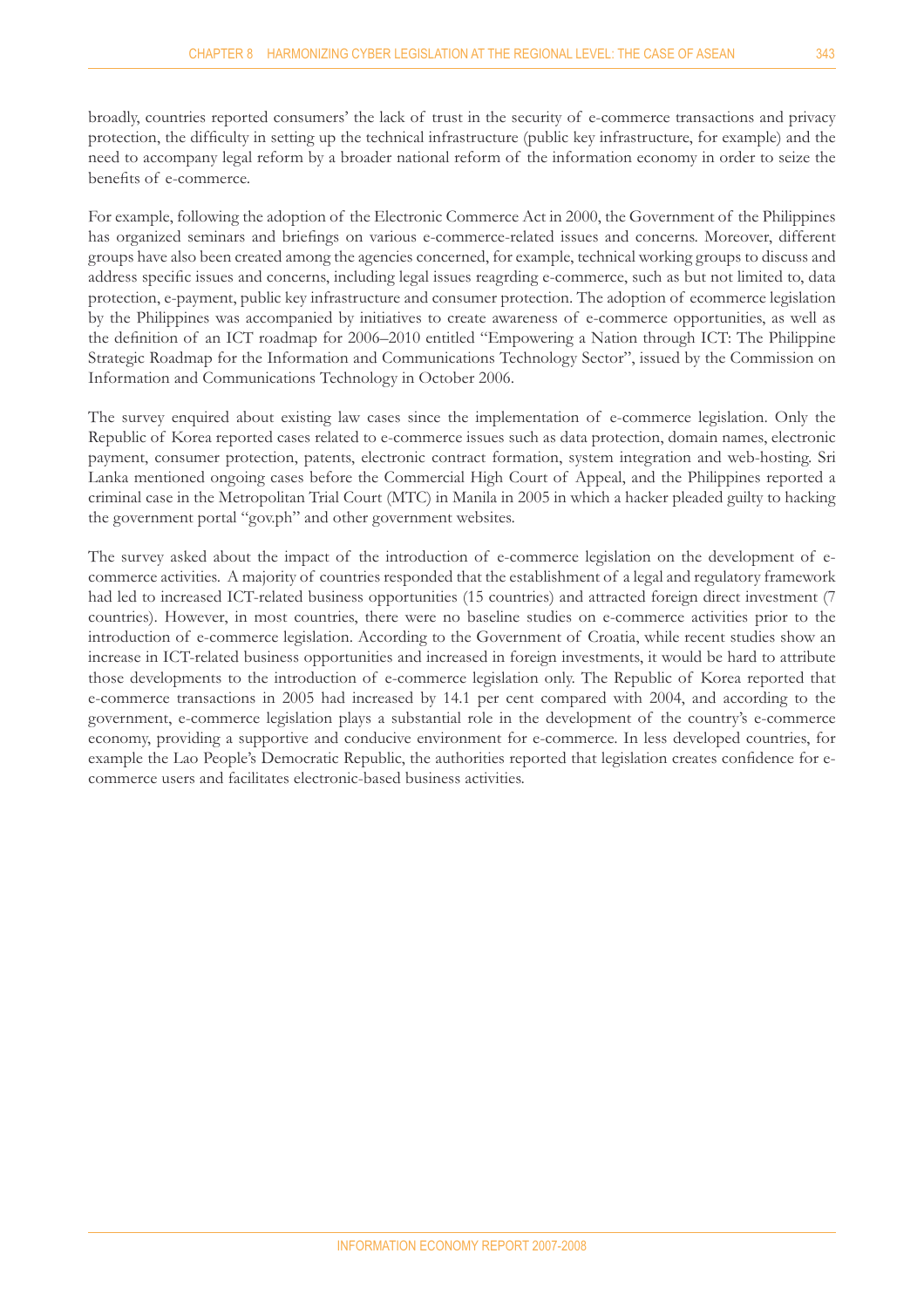### **References and bibliography**

- Allende LA. and Miglino MA, Internet Business Law Services, *Internet Law International Electronic Contracting: The UN Contribution*, 6 March 2007, http://www.ibls.com/internet\_law\_news\_portal\_view.aspx?s=latestnews&i d=1610%20.
- ASEAN secretariat, *Roadmap for Integration of e-ASEAN Sector*, 29 November 2004, http://www.aseansec.org/16689. htm.
- ASEAN secretariat, *e-ASEAN Framework Agreement*, 29 November 2004, http://www.aseansec.org/6267.htm.
- ASEAN secretariat, *e-ASEAN Reference Framework For Electronic Commerce Legal Infrastructure*, 2001, http://www. aseansec.org/EAWG\_01.pdf.
- Chong KW and Suling JC, Singapore Academy of Law, United Nations Convention on the Use of Electronic *Communications in International Contracts – A New Global Standard*, 2006, http://www.sal.org.sg/Pdf/2006-18- SAcLJ-116%20ChongChao.pdf.
- Connolly C, and Ravindra P, *First UN Convention on E-Commerce Finalised*, Computer Law and Security Report, 2005, http://www.galexia.com/public/research/articles/research\_articles-art35.html.
- Connolly C and Ravindra P *Fantastic Beasts and Where to Find Them A Guide to Exemptions in the Electronic Transactions Act (ETA) in Australia*, Internet Law Bulletin (September 2004), http://www.galexia.com/public/about/ news/about\_news-id33.html.
- Duggal P, Advocate, Supreme Court Of India, *Harmonization of Ecommerce Laws and Regulatory Systems in South Asia*, Regional Expert Conference on Harmonized Development of Legal and Regulatory Systems for E- Commerce, 7-9 July 2004, Bangkok, Thailand, http://www.unescap.org/tid/projects/ecom04\_s3dug.pdf.
- Infocomm Development Authority (IDA) and Attorney-General's Chambers (AGC), *Joint ISA-AGC Review of Electronic Transactions Act Stage III: Remaining Issues, 22 June 2005, http://www.agc.gov.sg/publications/docs/* ETA\_StageIII\_Remaining\_Issues\_2005.pdf.
- Luddy Jr WJ and Schroth PW, Academy of Legal Studies in Business, *The New UNCITRAL E-Commerce Convention in the Mosaic of Developing Global Legal Infrastructure*, 8-12 August 2006, http://www.alsb.org/proceedings/ copyright/UNCITRAL\_William\_Luddy\_Peter\_Schroth.pdf.
- Polanski PP, *Convention of E-Contracting: The Rise of International Law of Electronic Commerce Law*, 19<sup>th</sup> Bled eConference, 5-7 June 2006, http://domino.fov.uni-mb.si/proceedings.nsf/0/48ecfcae60f83bf6c12571800036bae9/ \$FILE/49\_Polanski.pdf.
- UNCTAD, *E-Commerce and Development Report 2003,* United Nations publication, New York and Geneva, http:// www.unctad.org/ecommerce.
- UNCTAD, *E-Commerce and Development Report 2003,* United Nations publication, New York and Geneva, http:// www.unctad.org/ecommerce.
- UNCTAD, *E-Commerce and Development Report 2004*, United Nations publication, New York and Geneva, http:// www.unctad.org/ecommerce.
- UNCTAD, *Information Economy Report 2005*, United Nations publication, New York and Geneva, http://www. unctad.org/ecommerce.
- UNCTAD, *Information Economy Report 2005*, United Nations publication, New York and Geneva, http://www. unctad.org/ecommerce.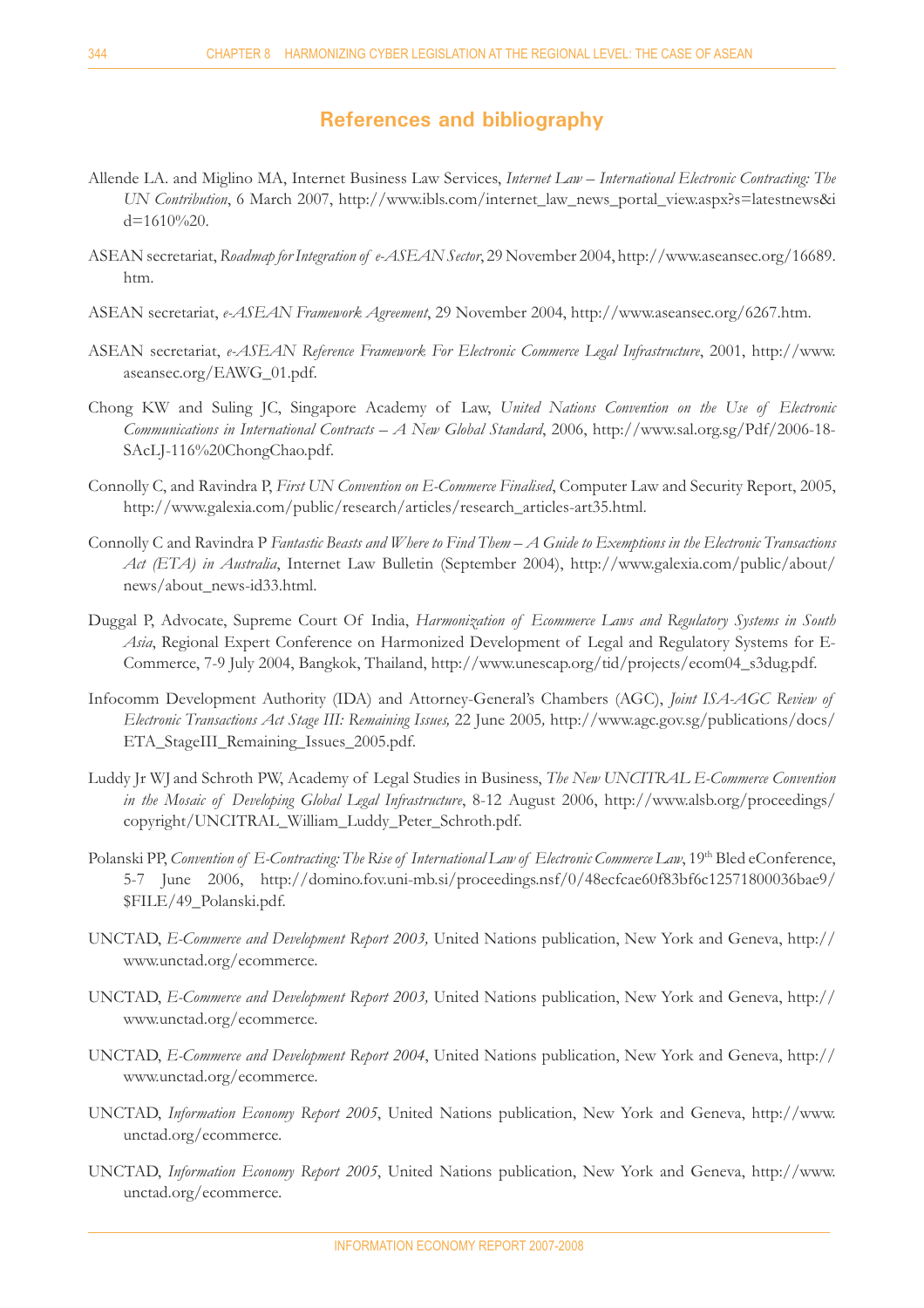### **Notes**

- 1. See annex II.
- http://www.aseansec.org 2.
- The Harmonization of E-Commerce Legal Infrastructure in ASEAN Project (referred to in this chapter 3. as the ASEAN E-Commerce Project) is funded by the ASEAN Australia Development Cooperation Program (AADCP). AADCP is funded by the Australian Government through AusAID and implemented in close collaboration with the ASEAN secretariat, and is managed by Cardno Acil. The project is being implemented by Galexia, a private consulting company, with the assistance of several regional experts.
- 4. More information on UNCTAD's assistance on e-commerce and law reform is provided at http://www. unctad.org/ecommerce.
- 5. ASEAN Secretariat, Roadmap for Integration of e-ASEAN Sector, 29 November 2004, <http://aseansec. org/16689.htm>.
- All materials in this section on harmonisation structure are from ASEAN E-Commerce Project, *Documented*  6. *Analysis of International Developments– Discussion Paper 2 (DP2)* (internal project materials), ASEAN secretariat and Galexia, November 2004.
- http://www.unescap.org. 7.
- http://www.unescap.org/tid/projects/ecom04\_conclu.pdf. 8.
- http://www.saarc-sec.org. 9.
- *Harmonisation of Ecommerce Laws and Regulatory Systems in South Asia*, Pavan Duggal, Advocate, Supreme Court 10. of India, Regional Expert Conference on Harmonised Development of Legal and Regulatory Systems for E-Commerce, 7–9 July 2004, Bangkok, Thailand, <http://www.unescap.org/tid/projects/ecom04\_s3dug. pdf>.
- http://www.forumsec.org/. 11.
- 12. http://www.pacificplan.org/.
- 13. http://www.sadc.int.
- 14. http://europa.eu/.
- 15. Directive 2000/31/EC of the European Parliament and of the Council of 8 June 2000, 8 June 2000, http://eur-lex. europa.eu/LexUriServ/site/en/oj/2000/l\_178/l\_17820000717en00010016.pdf.
- ASEAN E-Commerce Project, *Options Paper 1* (Internal project materials), ASEAN Secretariat and Galexia, 16. February 2005.
- 17. http://www.galexia.com.
- All materials in this section are from ASEAN E-Commerce Project, *Survey of Implementation Issues and*  18. *Constraints for a Harmonized E-Commerce Legal Infrastructure in ASEAN (S2)* (internal project materials), ASEAN secretariat and Galexia, February 2005.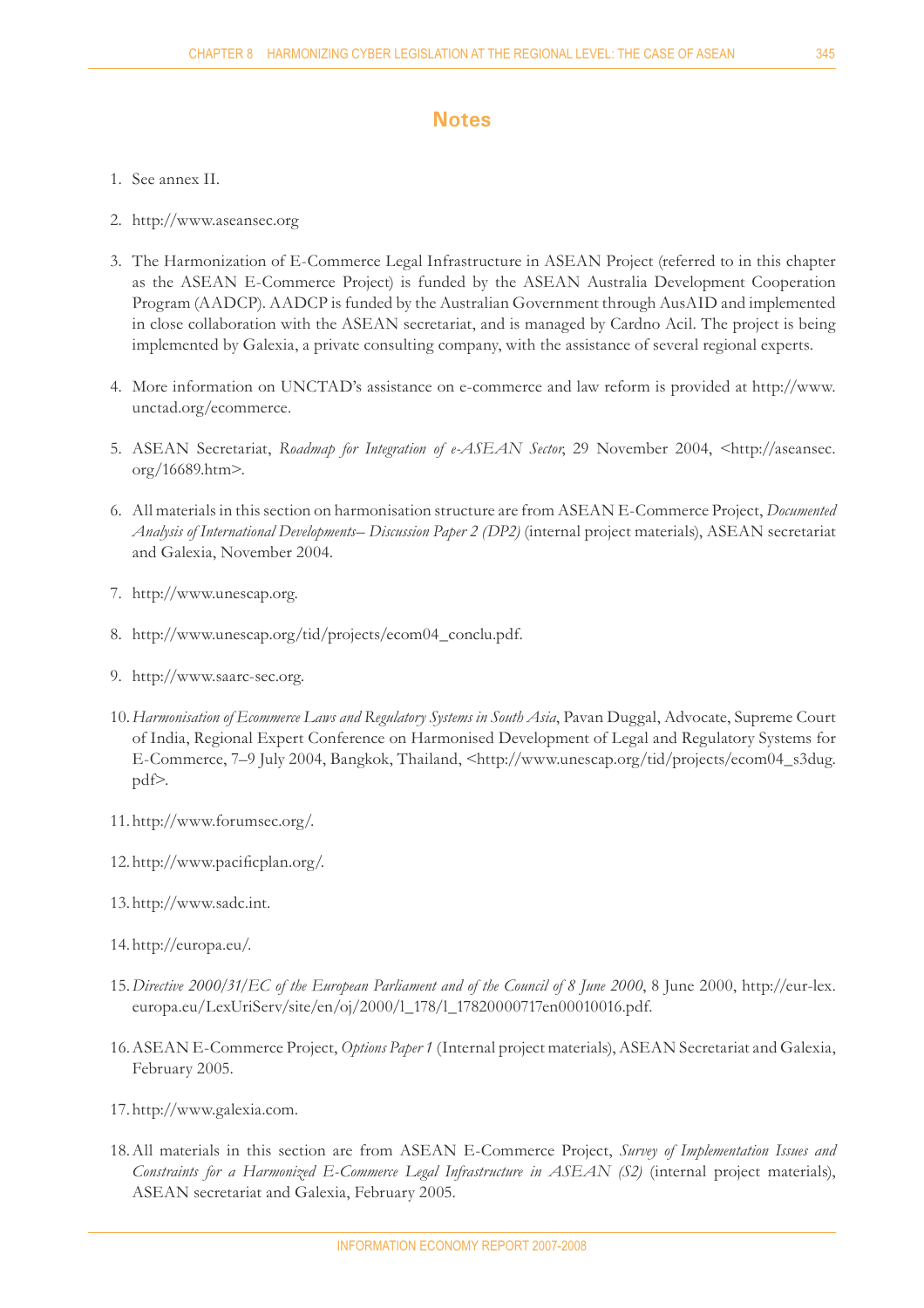- 19. See chapter 1, statistical annex.
- ASEAN secretariat initiatives for ASEAN Integration Unit, *Bridging the Development Gap among Members of*  20. *ASEAN*, http://www.aseansec.org/14683.htm.
- 21. The material in this section is from: ASEAN E-commerce Project, *Survey of Cyberlaws in ASEAN* (S3) (Internal project materials), ASEAN Secretariat and Galexia, October 2005 (updated August 2007).
- 22. The summary table contains some double entries where part of a law has been enacted and part of a law remains draft. References to "enacted / voluntary" refer to situations where a Member Country has established coverage of a cyberlaw via self-regulatory mechanisms (e.g. an industry Code of Conduct).
- 23. Communications and Multimedia Act 1998 (Malaysia), http://www.mcmc.gov.my/mcmc/the\_law/ ViewAct.asp?lg=e&arid=900722.
- Electronic Commerce Act 2000 (Philippines), http://www.mcmc.gov.my/mcmc/the\_law/ViewAct. 24. asp?lg=e&arid=900722.
- 25. Consumer Act 1991 (Philippines), http://www.dti.gov.ph/uploads/files/Forms1\_File\_1104836450\_ RA7394.pdf.
- 26. Bill on Electronic Information and Transactions 2006 (Indonesia), http://www.depkominfo.go.id/.
- 27. For more information on privacy and data protection, see the *E-Commerce and Development Report 2004*.
- 28. For more information on cybercrime, see the Information Economy Report 2005.
- 29. Computer Misuse Act 1990 (UK), http://www.hmso.gov.uk/acts/acts1990/Ukpga\_19900018\_en\_1.htm.
- Spam Control Act 2007 (Singapore), http://statutes.agc.gov.sg/. 30.
- 31. The Philippines and Thailand plan to enact spam legislation.
- 32. Brunei, Cambodia, Indonesia, Malaysia, the Philippines and Singapore have laws in place. The Lao People's Democratic Republic and Thailand have plans to enact laws.
- 33. For more information on domain name regulation, see the *E-Commerce and Development Report 2003*.
- 34. Regulations on Registration of Domain Names for Internet under the Top Level 'kh' 1999 (Cambodia), http://www.mptc.gov.kh/Regulation/DNS.htm.
- 35. For more information on electronic contracting, see the Information Economy Report 2006.
- ASEAN Framework Agreement for the Integration of Priority Sectors, 29 November 2004, http://www. 36. aseansec.org/16659.htm.
- UNCITRAL Model Law on Electronic Commerce, 1996, http://www.uncitral.org/pdf/english/texts/ 37. electcom/05-89450\_Ebook.pdf.
- 38. United Nations Convention on the Use of Electronic Communications in International Contracts 2005, http://www.uncitral.org/uncitral/en/uncitral\_texts/electronic\_commerce/2005Convention.html.
- For more information on ODR, see the *E-Commerce and Development Report 2002*. 39.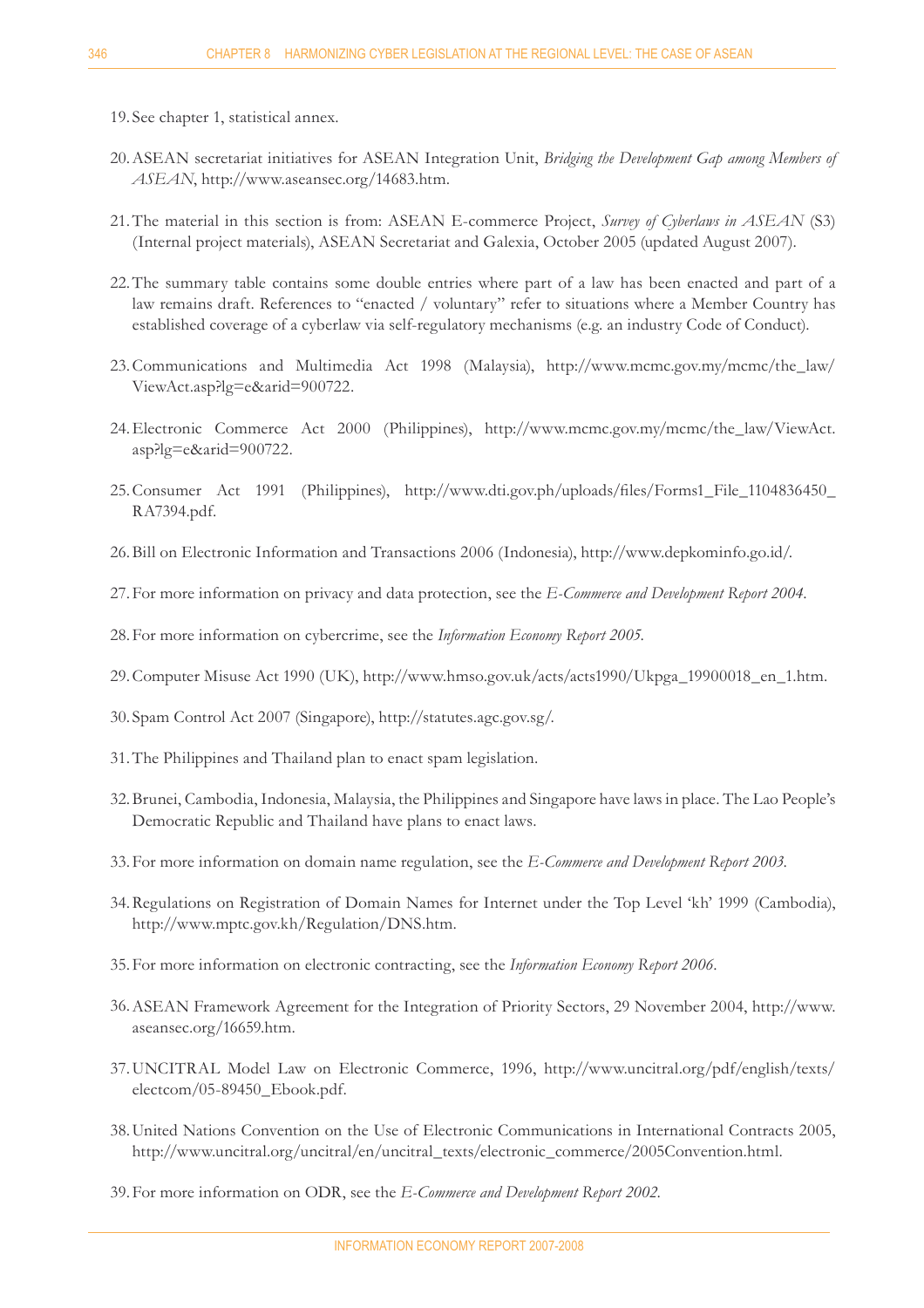- ASEAN E-Commerce Project, *Documented Analysis of International Activity in Electronic Contracting and Online*  40. *Dispute Resolution (ODR)–Discussion Paper 4* (DP4) (internal project materials), ASEAN secretariat and Galexia, May 2006.
- ASEAN E-Commerce Project, *Framework Document* (internal project materials), ASEAN secretariat and 41. Galexia, September 2006.
- http://www.disputeresolution.ph/. 42.
- 43. http://cpcap.org/.
- Article 11. 44.
- Article 12. 45.
- Article 14. 46.
- 47. See: C Connolly and P Ravindra, First UN Convention on E-Commerce Finalised, Computer Law and Security *Report, 2005*, <http://www.galexia.com/public/research/articles/research\_articles-art35.html>.
- ASEAN E-Commerce Project, *Framework Document* (internal project materials), ASEAN secretariat and 48. Galexia, September 2006.
- This table was originally developed in early 2004 but was updated for an ASEAN project workshop in 49. Manila in May 2006. , http://www.galexia.com/public/research/articles/research\_articles-pa04.html.
- 50. China International Electronic Commerce Centre, CIECC (China), Korea Trade Network, KTNET (Republic of Korea), Trade Electronic Data Interchange, TEDI (Japan), Dagang Net (Malaysia), TEDMEV (Macao (China)) and CAT Telecom Public Company Limited (Thailand).
- 51. See <http://www.paa.net/paaweb/paa/About.htm>
- See <http://www.paa.net/paaweb/paa/Charter.htm>. 52.
- See: < http://www.paa.net/paaweb/paa/projects.htm >. 53.
- See PAA Press Release, 19 August 2004, at http://www.paa.net/paaweb/paa/newsroom.jsp#15. 54.
- 55. http://www.apec.org/apec/apec\_groups/committees/committee\_on\_trade.html.
- See PAA Press Release, 28 August 2003 at http://www.paa.net/paaweb/paa/Press11.htm. 56.
- 57. More information on UNCTAD's technical assistance programmes can be obtained from http://r0.unctad. org/ecommerce/ecommerce\_en/ecomlaw.htm.
- 58. More information on UNCITRAL's technical assistance programmes can be obtained from http://www. uncitral.org/uncitral/en/tac/technical\_assistance.html.
- More information on UNESCAP's technical assistance project can be obtained from http://www.unescap. 59. org/pdd/projects/TC-transition/index.asp.
- 60. United Nations Convention on the Use of Electronic Communications in International Contracts 2005, http://www.uncitral.org/uncitral/en/uncitral\_texts/electronic\_commerce/2005Convention.html.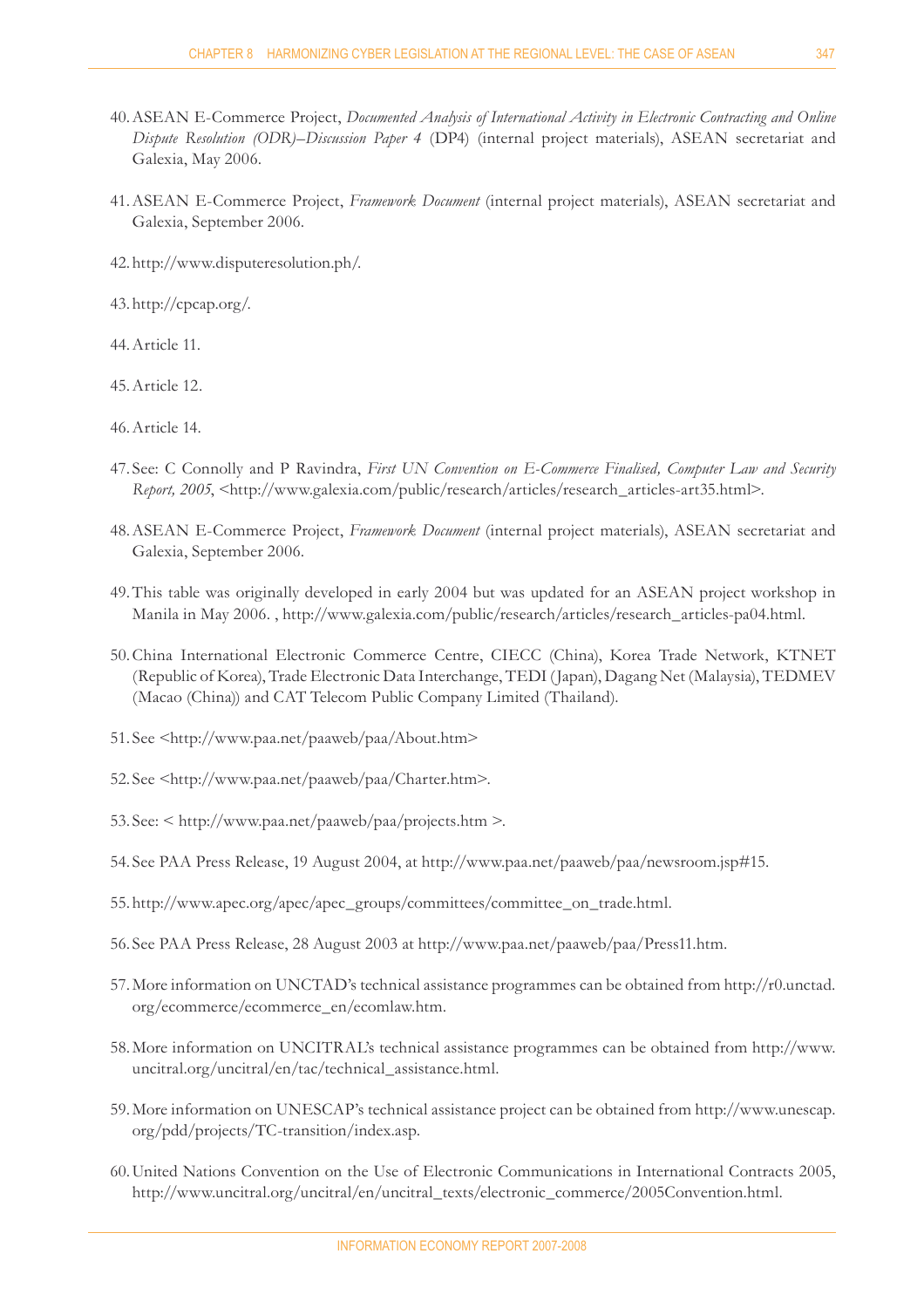- Electronic Transactions Act 1998 (Singapore), http://statutes.agc.gov.sg/. 61.
- 62. Electronic Transactions (Certification Authority) Regulations 1999 (Singapore), http://www.ida.gov.sg/ Policies and Regulation/20061220102423.aspx.
- 63. Infocomm Development Authority (IDA) and Attorney-General's Chambers (AGC), Joint IDA-AGC Review of Electronic Transactions Act Stage I: Electronic Contracting Issues, 19 February 2004, http://www.agc.gov.sg/publications/docs/ETA\_StageI\_Electronic\_Contracting\_Issues\_2004.pdf .
- Infocomm Development Authority (IDA) and Attorney-General's Chambers (AGC), *Joint ISA-AGC Review*  64. of Electronic Transactions Act Stage III: Remaining Issues, 22 June 2005, <http://www.agc.gov.sg/publications/ docs/ETA\_Stageiii\_Remaining\_Issues\_2005.pdf>.
- 65. Ibid. at page 73.
- 66. United Nations, *China, Singapore, Sri Lanka sign UN Convention on Use of Electronic Communications in International Contracts, Press Release, 6 July 2006, <http://www.un.org/News/Press/docs/2006/It4396.doc.htm>.*
- For more information on the training for ALADI member States, see http://www.unctad.org/ 67.ecommerce.